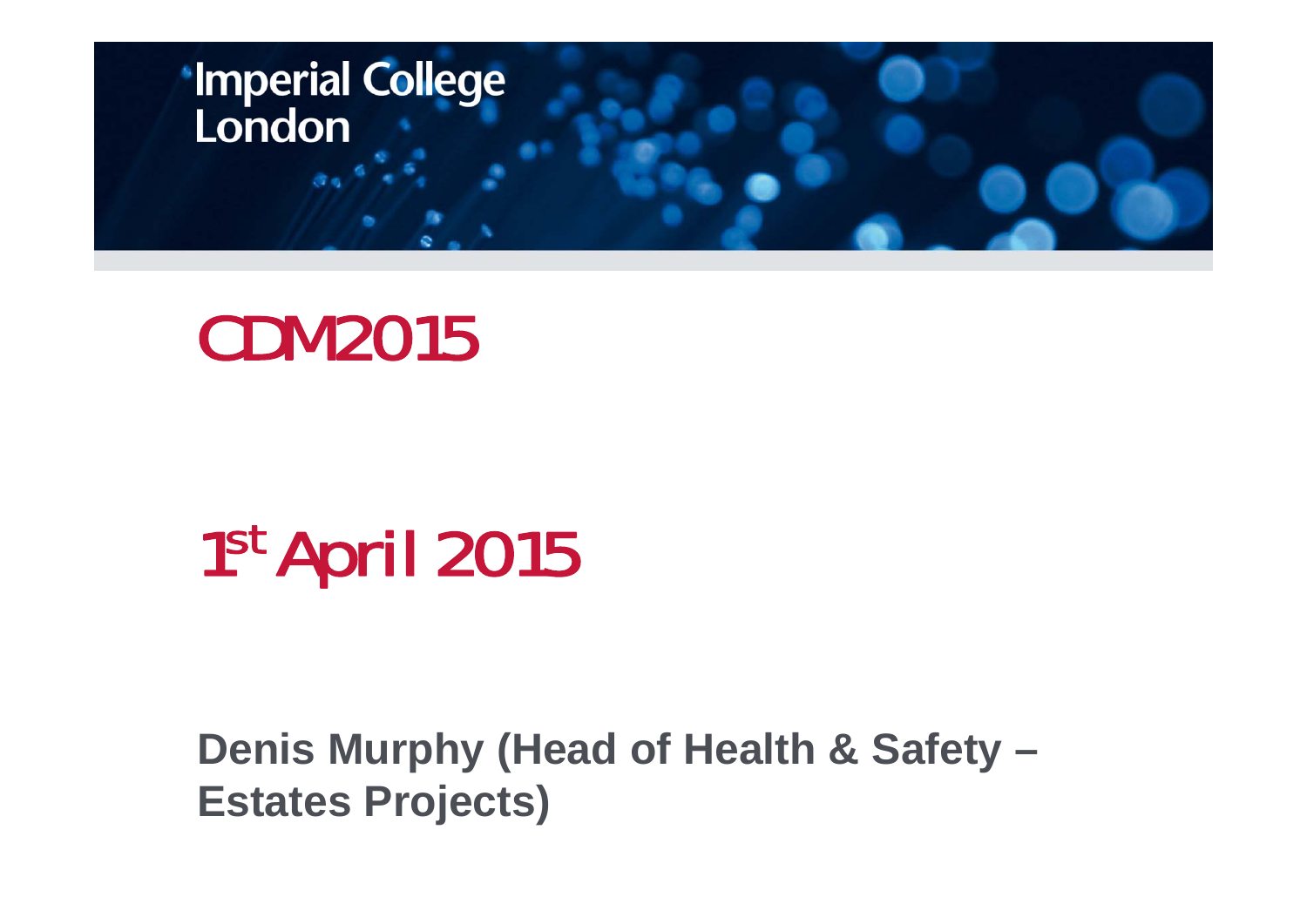In 1994, The Construction (Design and Management) Regulations 1994 (CDM94) came into force.

This was the UK Government's first attempt to interpret the 1992 Directive.

Due to industry resistance to change, CDM94 failed in two key areas:

- a) The key role of the Designer in eliminating and reducing risks and
- b) CDM94 omitted reference to Domestic construction work.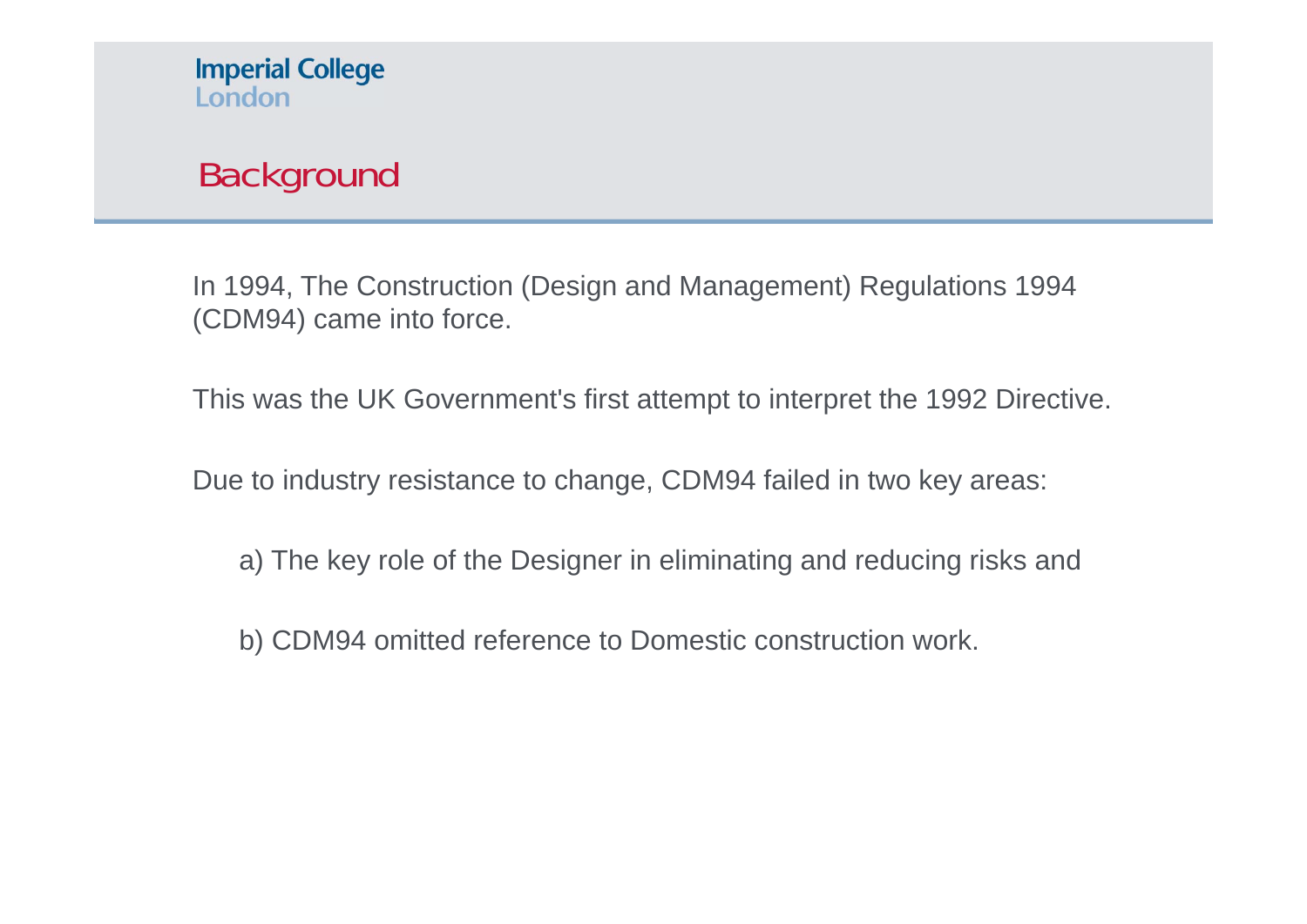However, where it has had a measure of success, is with the role of the Client.

For the first time in history, those who fund construction work would, in theory, be held to account for the management of construction work.

I use the term "in theory" deliberately, as to date no Client has been prosecuted for failures of management in the construction process, even where deaths have occurred. However, recent case law shows the courts moving in that direction.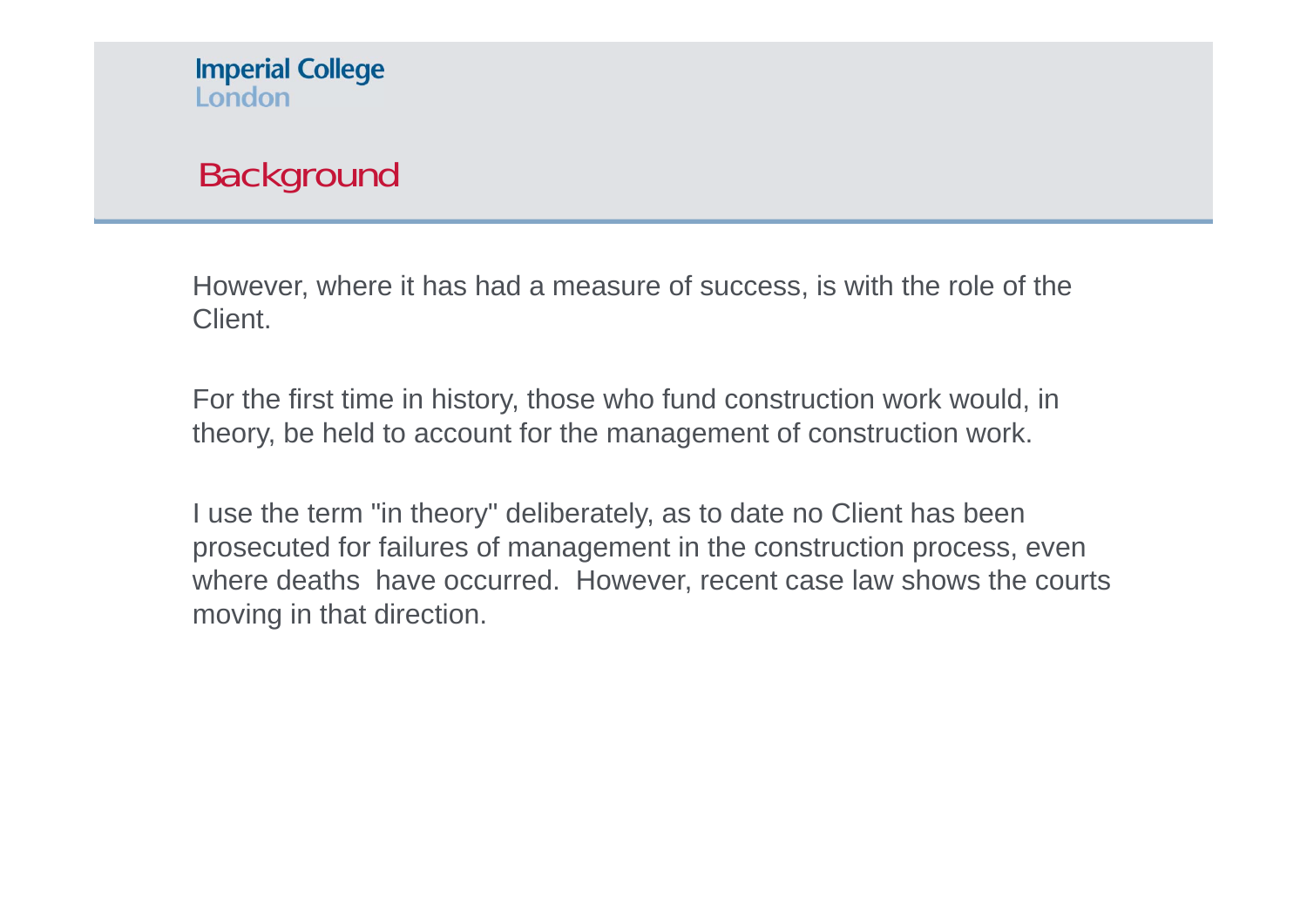These changes are being fuelled by the Corporate Killing and Corporate Manslaughter legislation and recent outcomes included a case where a Director of a construction company and a safety consultant were both given custodial sentences.

The Director received 3 years and 3 months for gross negligence manslaughter and the safety consultant received a 9 months custodial sentence for his personal responsibility for exposing others to a risk to their health and safety, under section 7 of the 1974 Act.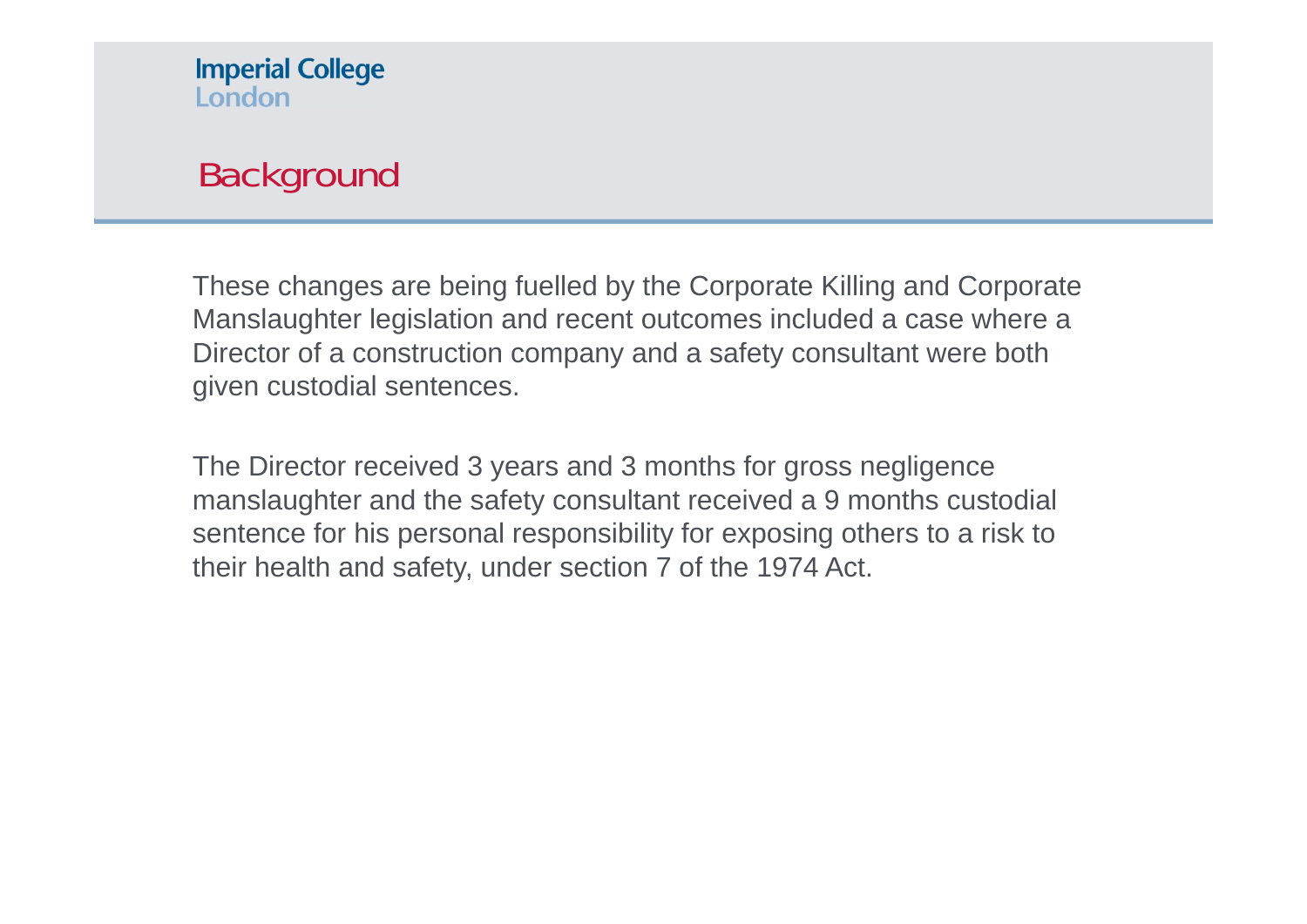In 2007, due to dissatisfaction expressed by sections of industry in how the legislation was being implemented, we saw the introduction of CDM 2007.

The dissatisfaction was aimed mainly at the input from the Planning Supervisor and consequently the Planning Supervisor role was removed and replaced by the CDM Coordinator.

In truth the differences in roles were minimal and the Planning Supervisors took on the new role and nothing really changed.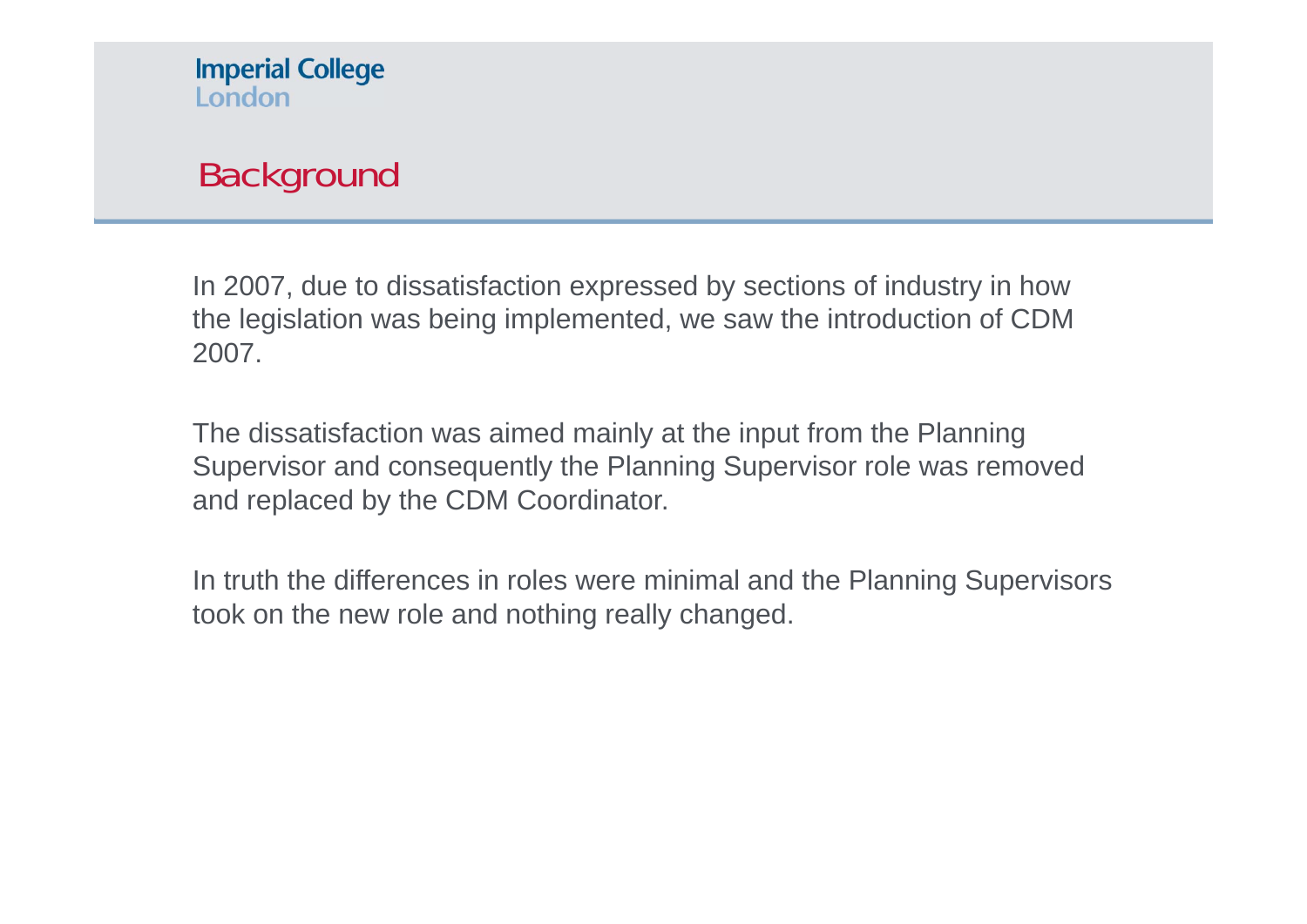

In 2014, the HSE embarked on an industry wide consultation process, with the stated aim of identifying areas for improvement, reducing costs to Clients and implementing in full, the original philosophy contained within the 1992 Temporary and Mobile Construction Sites Directive.

The original Directive required Designers to take full responsibility for eliminating and reducing risks through the design process and the Directive was to apply to Domestic Clients as well.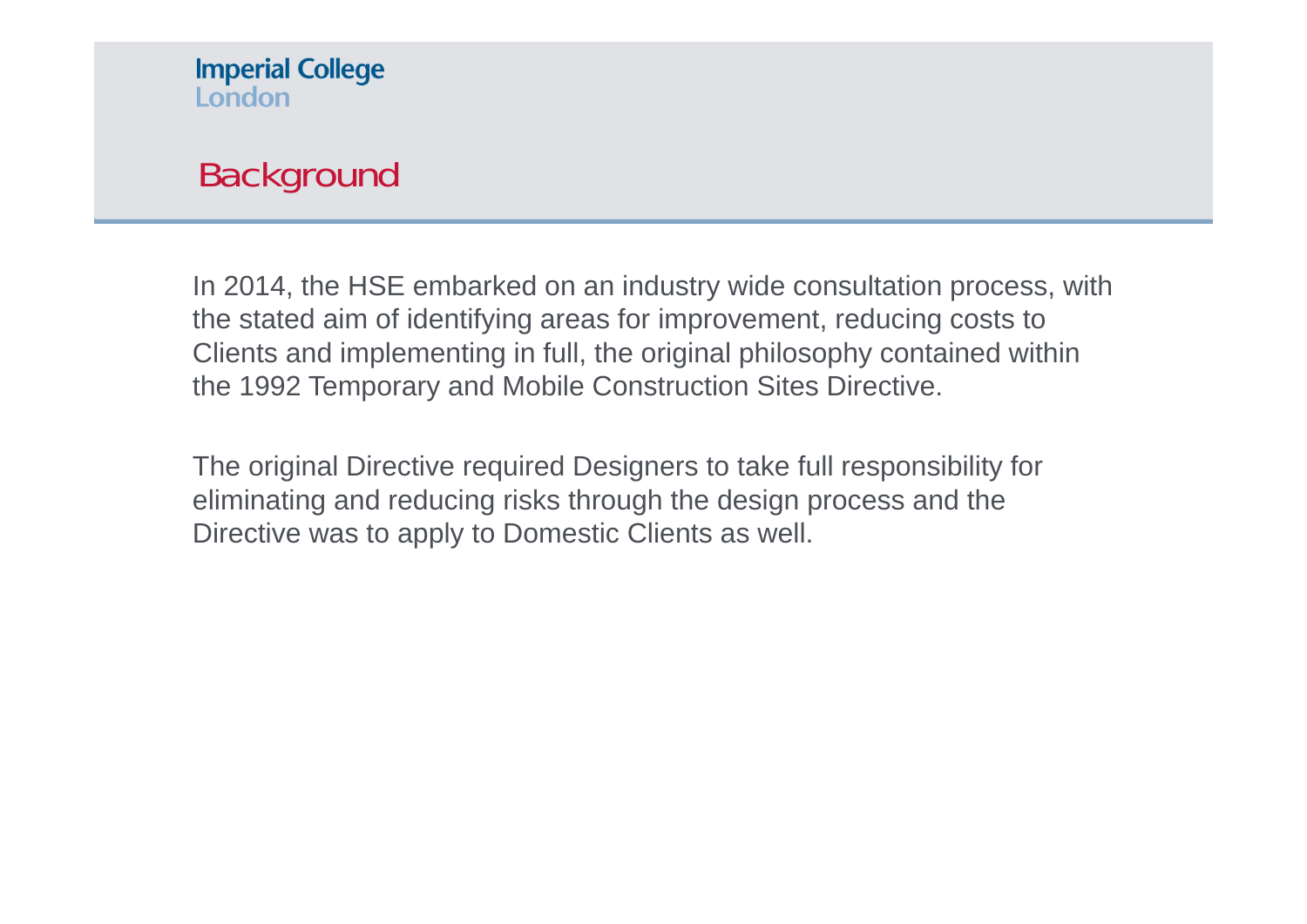

#### **The outcome of that consultation process is CDM 2015.**

The Construction (Design and Management) Regulations 2015



STATUTORY INSTRUMENTS

2015 No. 51

**HEALTH AND SAFETY** 

The Construction (Design and Management) Regulations 2015

| Made                  | $\cdots$               |  |  |  | 22nd January 2015 |
|-----------------------|------------------------|--|--|--|-------------------|
|                       | Laid before Parliament |  |  |  | 29th January 2015 |
| Coming into force - - |                        |  |  |  | 6th April 2015    |

The Secretary of State makes these Regulations in exercise of the powers conferred by sections 15(1), (2), (3)(a) and (c), (5)(a), (8) and (9), 80(1) and (2)(c) and 82(3)(a) of, and paragraphs 1(1) and (2), 6 to12, 14, 15(1), 16, 18, 20 and 21 of Schedale 3 to, the Health and Safety at Work etc. Act 1974(a) ("the 1974 Act").

The Regulations give effect without modifications to proposals submitted to the Secretary of State<br>by the Health and Safety Executive ("the Executive") under section  $11(3)$  of the  $1974$  Act(b).

Before submitting those proposals to the Secretary of State, the Executive consulted the bodies that appeared to it to be appropriate as required by section 50(3) of the 1974 Act(c).

It appears to the Secretary of State that the modifications to the instruments marked with an as appears to the Schedule 5 are expedient for the purposes of section 80(1) of the 1974 Act, assessment of the Schedule 5 are expedient for the purposes of section 80(1) of the 1974 Act, It also appears to the Schedule 5

PART 1

Introduction

**Citation and commencement** 

1. These Regulations may be cited as the Construction (Design and Management) Regulations 2015 and come into force on 6th April 2015 immediately after the Mines Regulations 2014(e).

<sup>(</sup>a)  $1974 \pm 37$ . Section 15(1) was substituted by paragraph 6 of Schedule 15 to the Employment Prenection Act 1975 (c,71) and 2003-16, 2002/794. Section 15(2) and (2)(c) was annealed by paragraphs 1 and 5 of Schedule 12 t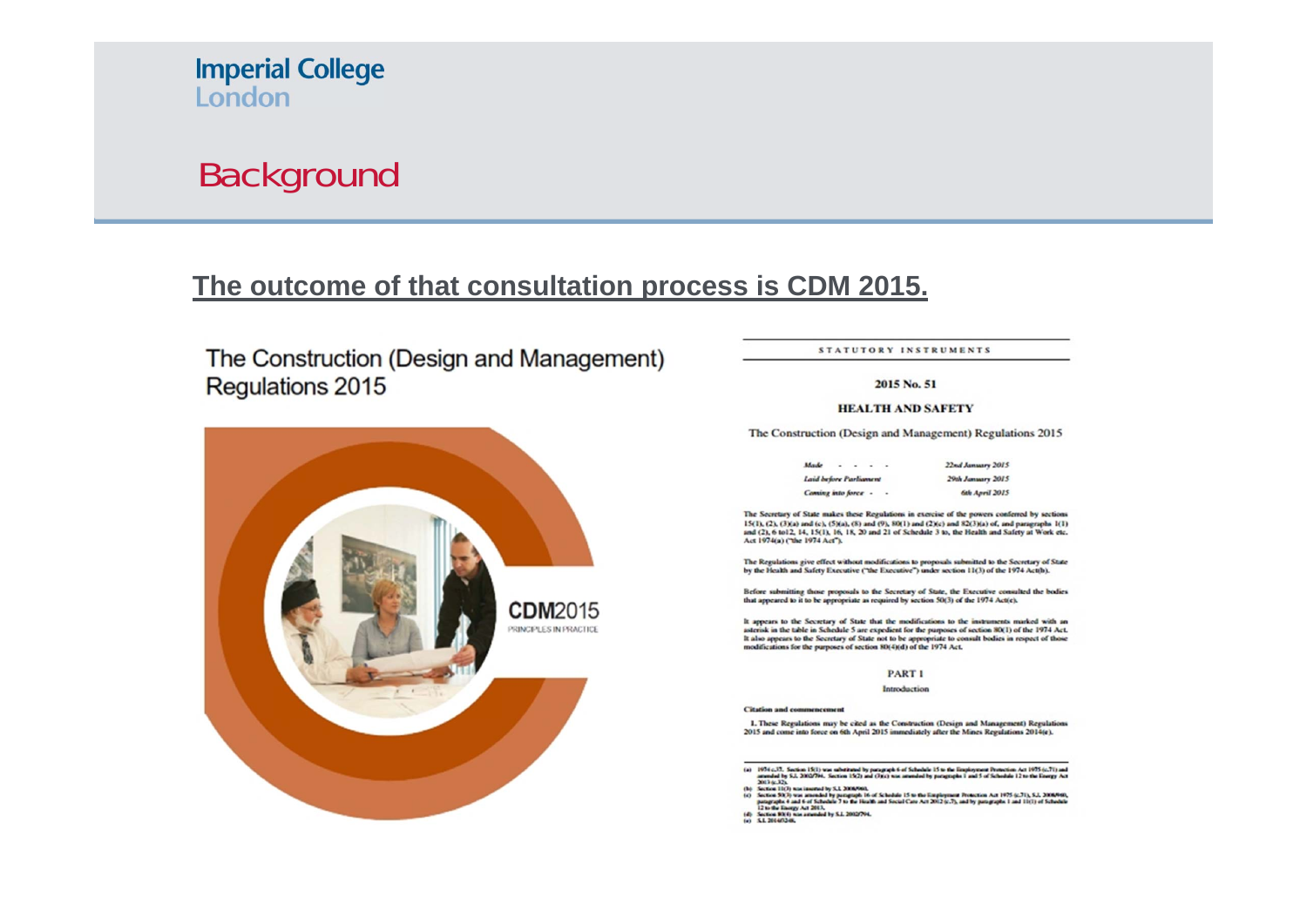

### CDM 2015 Update

**What are the main changes?**

- Greater responsibilities on Clients
- CDM-C role removed
- •Principal Designer role created
- Principal Contractors to "engage" the workforce
- CDM 2015 applies to "temporary" structures e.g. marques
- CDM 2015 applies to Domestic Clients

Before moving onto explaining the changes, let us reflect for a moment on why this and other safety related legislation is important.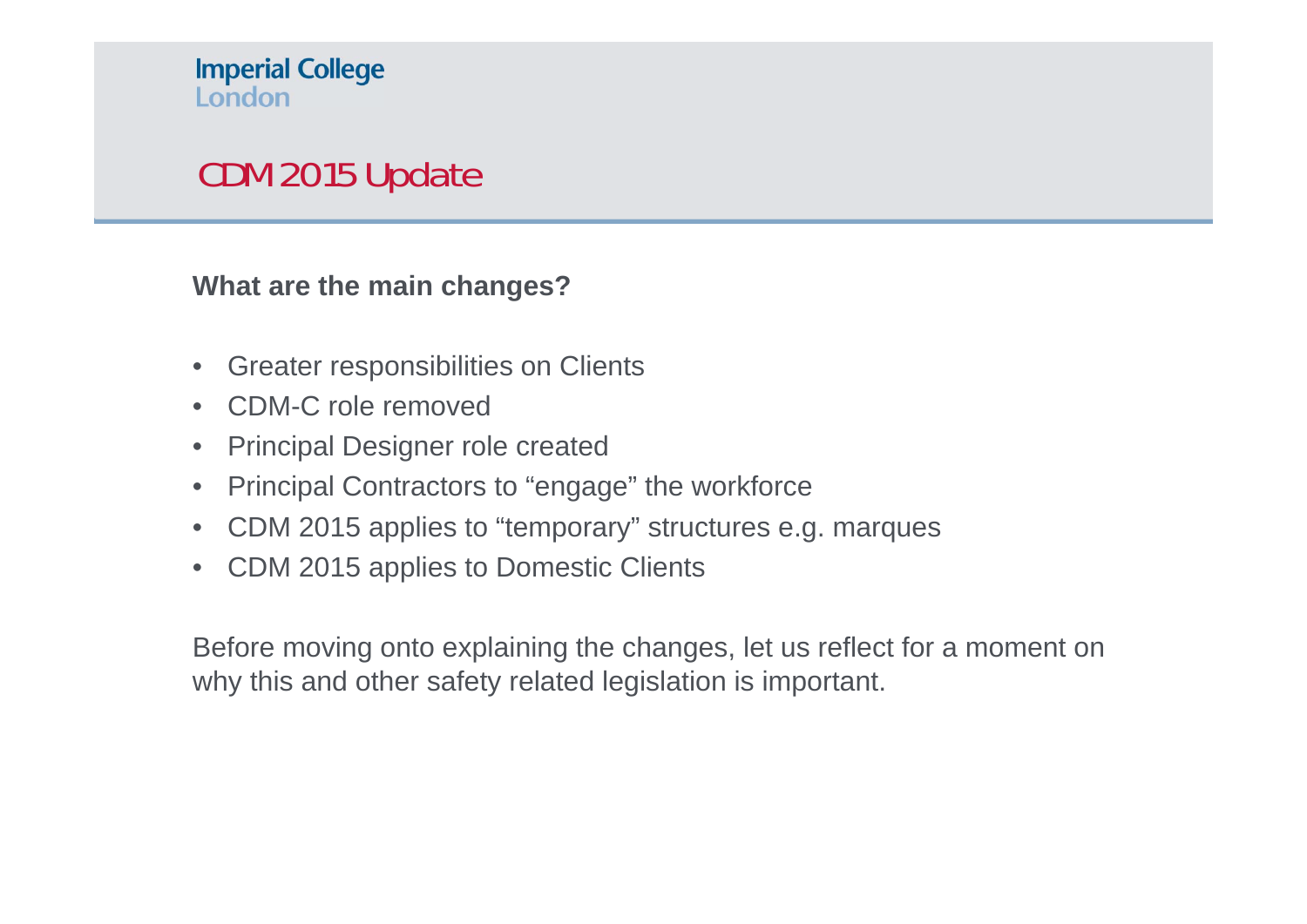### **Imperial College** London The unacceptable statistics within the construction industry

Although it accounts for only about 5% of the employees in UK, construction accounted for 31% of fatal injuries to employees and 10% of reported major/specified injuries.

There has been a substantial reduction in the number of fatal injuries in construction since 1961. **215 deaths in 1961 and 166 deaths in 1974**.

2013/14 **42** fatal injuries to workers - **14** of these fatalities were to the self-employed.

**76,000** total cases of work-related ill health, of which **31,000** were new cases

**2.3 million** working days were lost in 2013/14, **1.7 million** due to ill health and **592,000** due to workplace injury, making a total of 1.1 days lost per worker.

Injuries and new cases of ill health resulting largely from current working conditions in workers in construction cost society over £1.1 billion a year.

*Source: www.hse.gov.uk/statistics*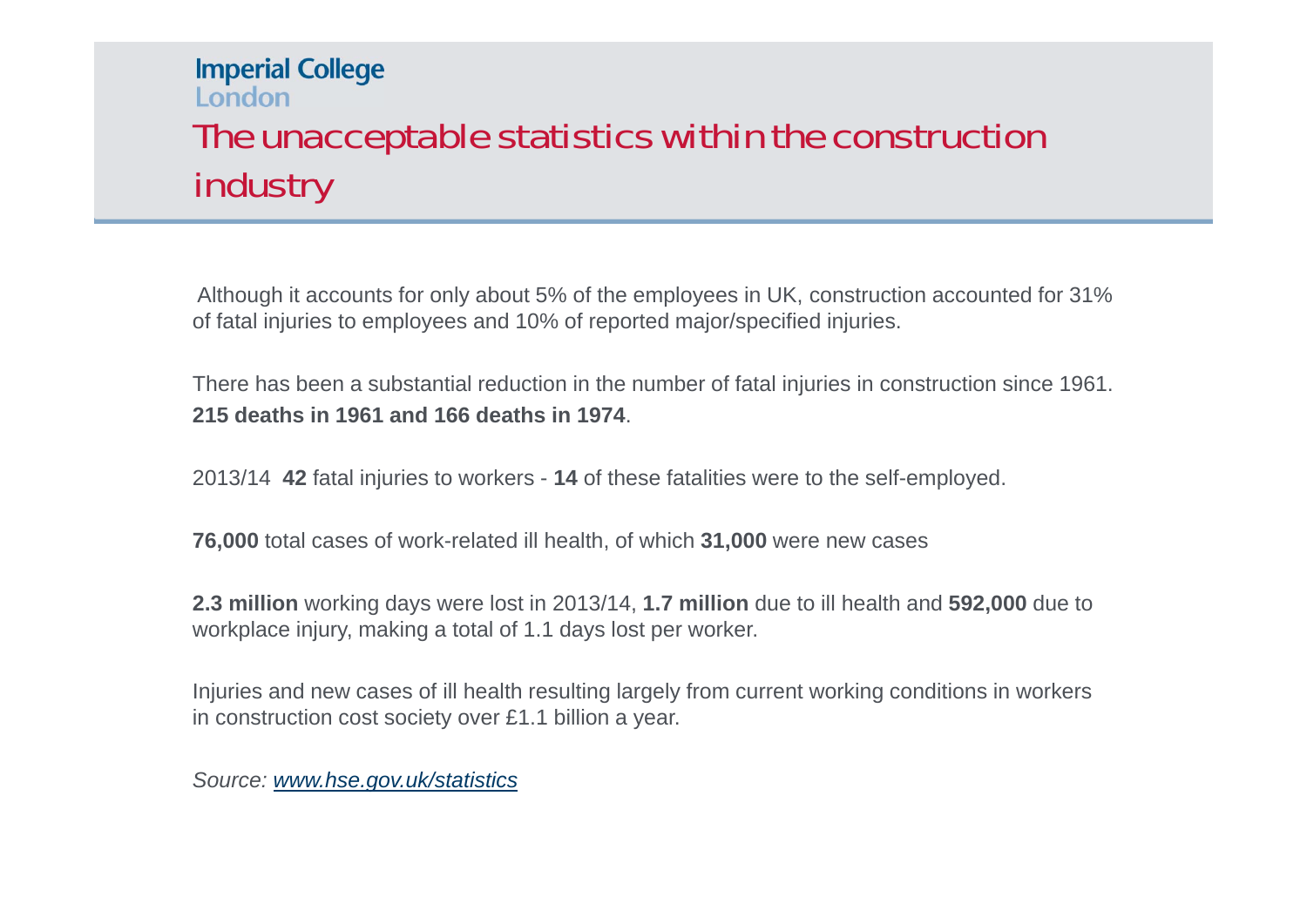# The unacceptable statistics of Occupational Ill Health

- **12,000** deaths each year caused by past work-related health issues, mainly chemical and dust exposure. (All Industries)
- Over **3,700** occupational cancer cases are estimated to arise each year from past exposures in construction.
- •Nearly **half of deaths** from occupational cancer are in the construction industry.
- **1.2 million** people who worked during the last year were suffering from an illness (long standing as well as new cases) they believed was caused or made worse by their current or past work. **551,000** of these were new cases.
- **29.3 million** days were lost overall (1.24 days per worker), **24.6 million** due to work-related ill health and **4.7 million** due to workplace injury.

*Source: www.hse.gov.uk/statistics*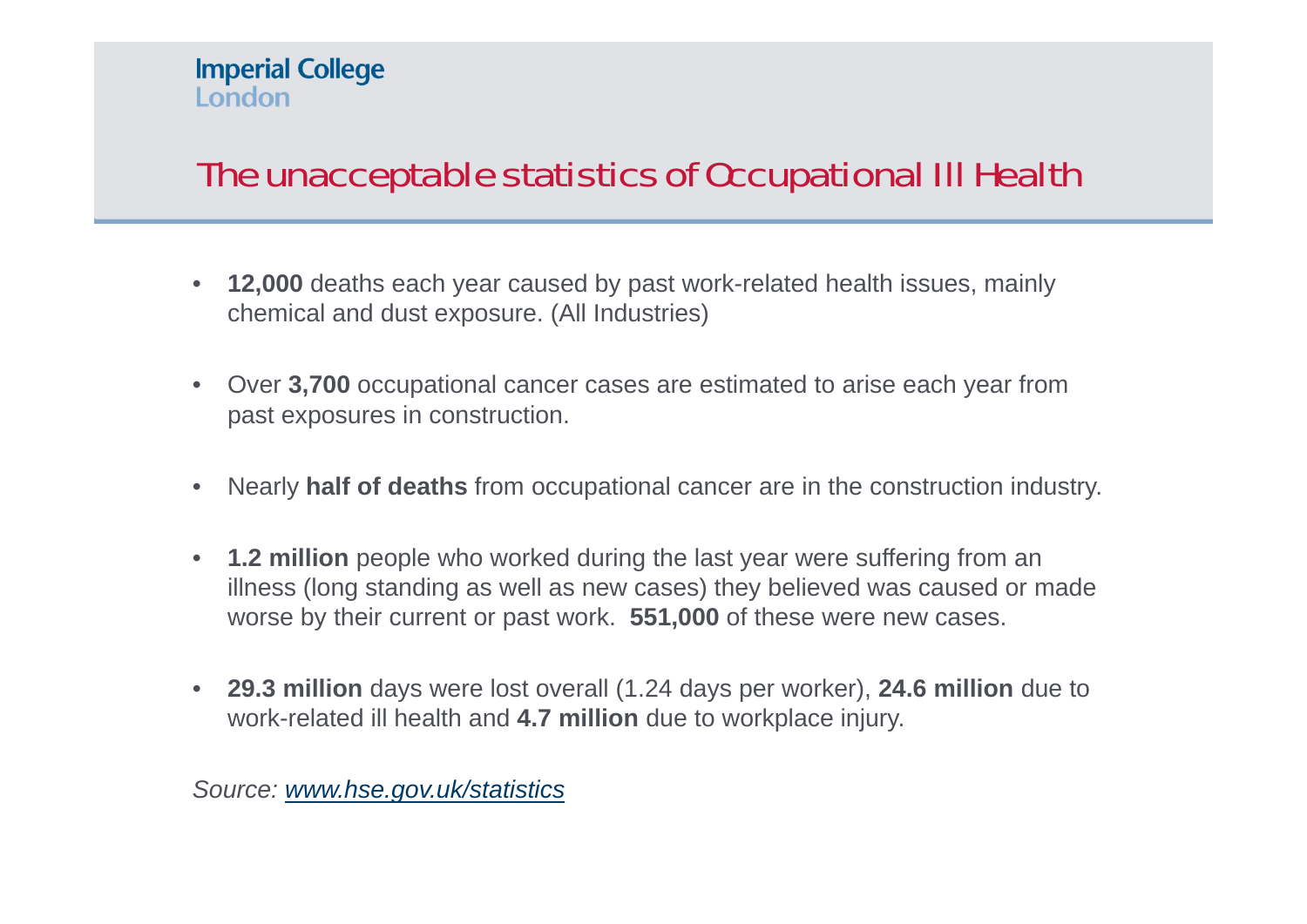### CDM 2015-Main Changes

The main changes include:-

- The removal of the role of CDM Coordinator Clients no longer have the services of an "independent" construction safety specialist.
- The new role of Principal Designer Most significant change.
- The removal of Appendix 4 regarding specific levels of competence **but yet**-Regulation 8 still requires the Client to ensure the competence of all appointees i.e. skills, knowledge, experience and where an organisation is appointed, organisational capabilities to undertake the tasks involved.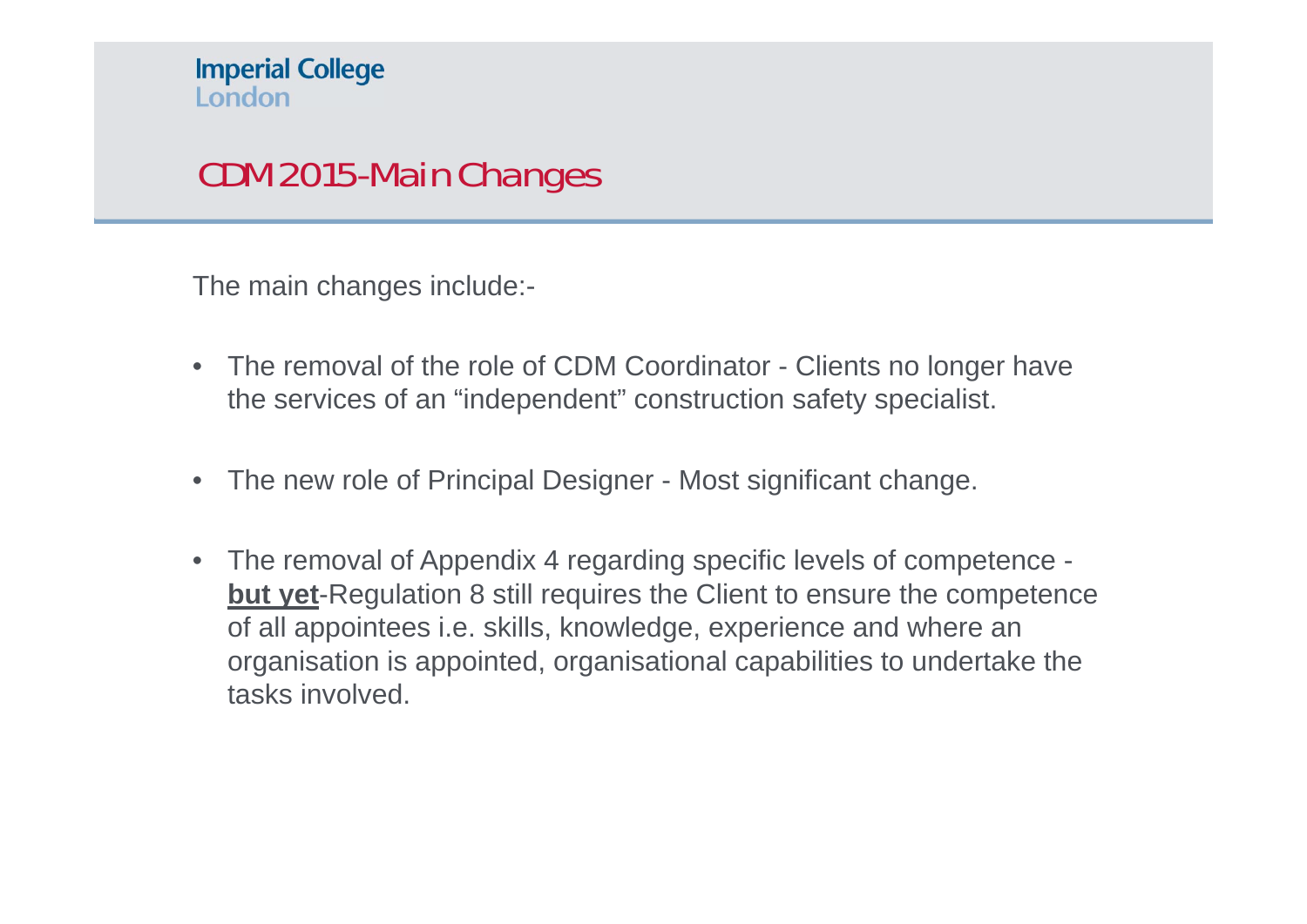### Main Changes - Client's Role

The Clients role is seen by the Health and Safety Executive (HSE) as pivotal and crucial to setting the scene for goal setting and the Client's expectations for construction safety management through the whole process.

The HSE considers this role of such importance, that the Client's role is given special mention in the L Series Guidance document to the CDM Regulations as follows:

*" The Client has a major influence over the way a project is procured and managed. Regardless of the size of the project, the Client has contractual control, appoints designers and contractors and determines the money, the time and other resources available".*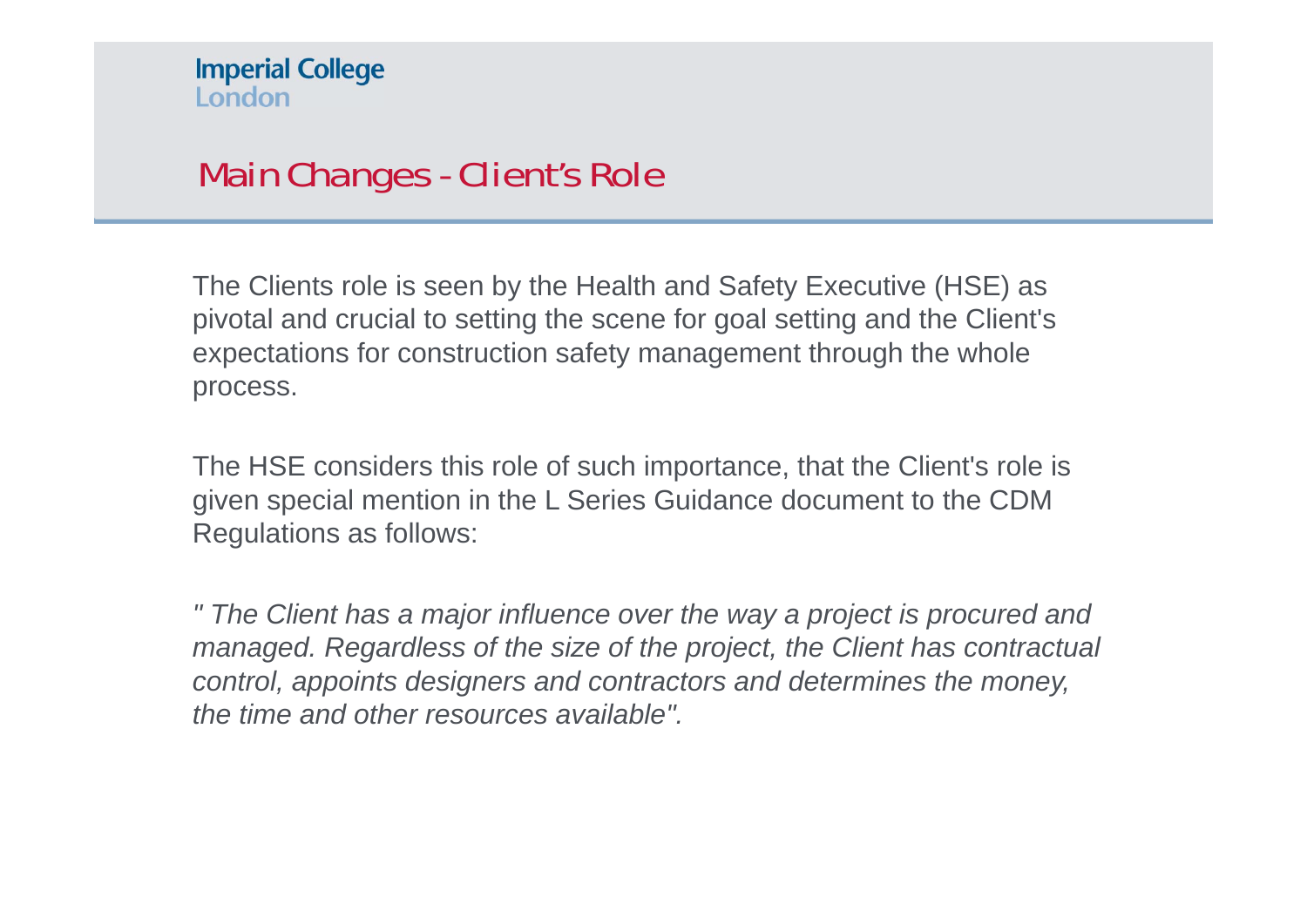# Main Changes - Client's Role

- $\bullet$  Make suitable arrangements for managing a project, including the allocation of sufficient time and other resources.
- Ensure duty holders are undertaking their roles adequately <sup>a</sup> monitoring role (used to be by CDM-C).
- Provide pre-construction information required from day 1 including at the feasibility stage of the project.
- Notify the HSE where a construction project falls within the new criteria - i.e. F10 by Client.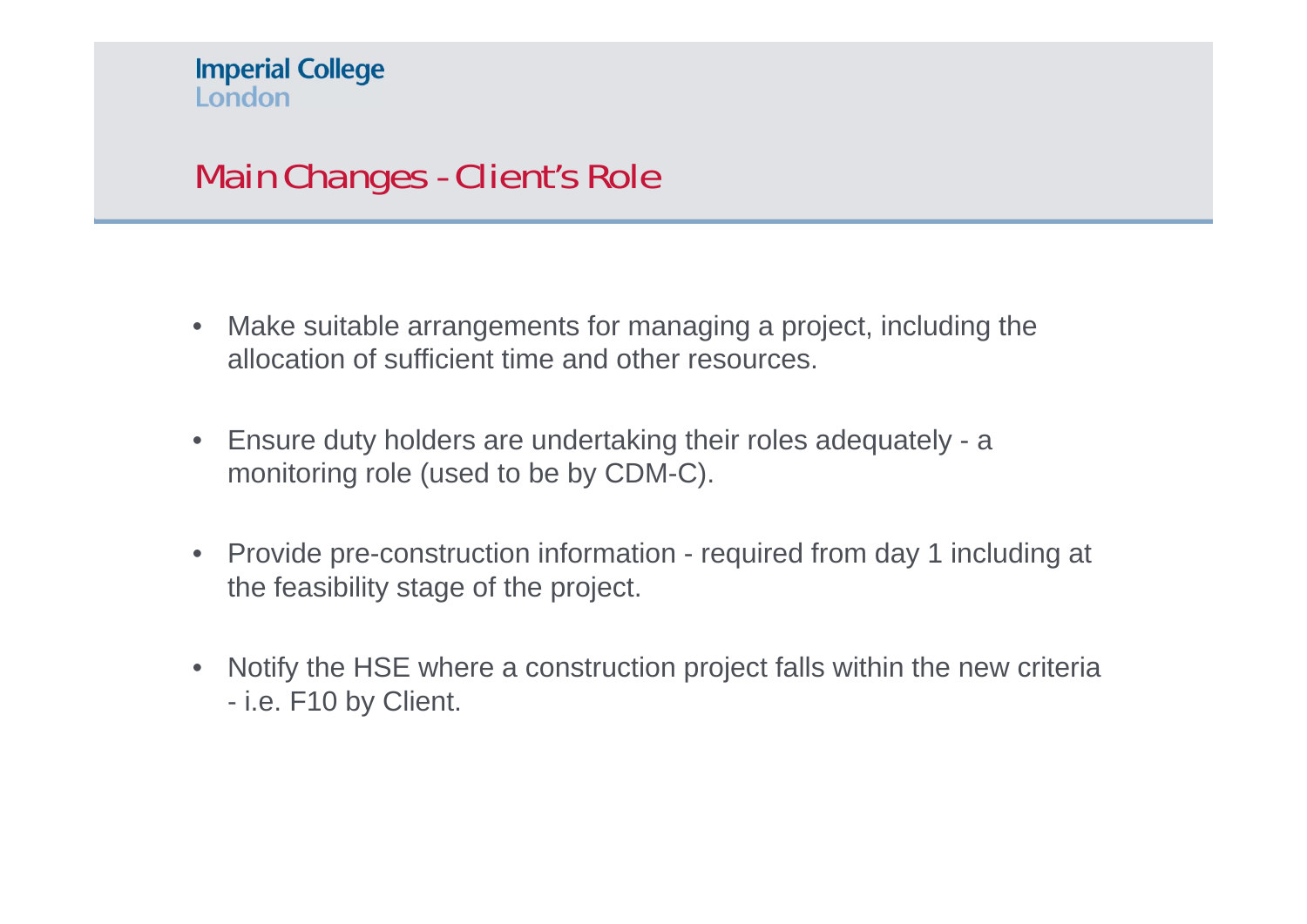# What is pre-construction information?

### **Regulation 2**

Interpretation defines pre-construction information as information in the Client's possession, or which is reasonably obtainable by, or on behalf of the Client, which is relevant to the construction work and is of an appropriate level of detail and proportionate to the risks involved, including:

a) Information about:

- (i) the project
- (ii) planning and management of the project
- (iii) health and safety hazards, including design and construction hazards and how they will be addressed, and

b) Information in any health and safety file.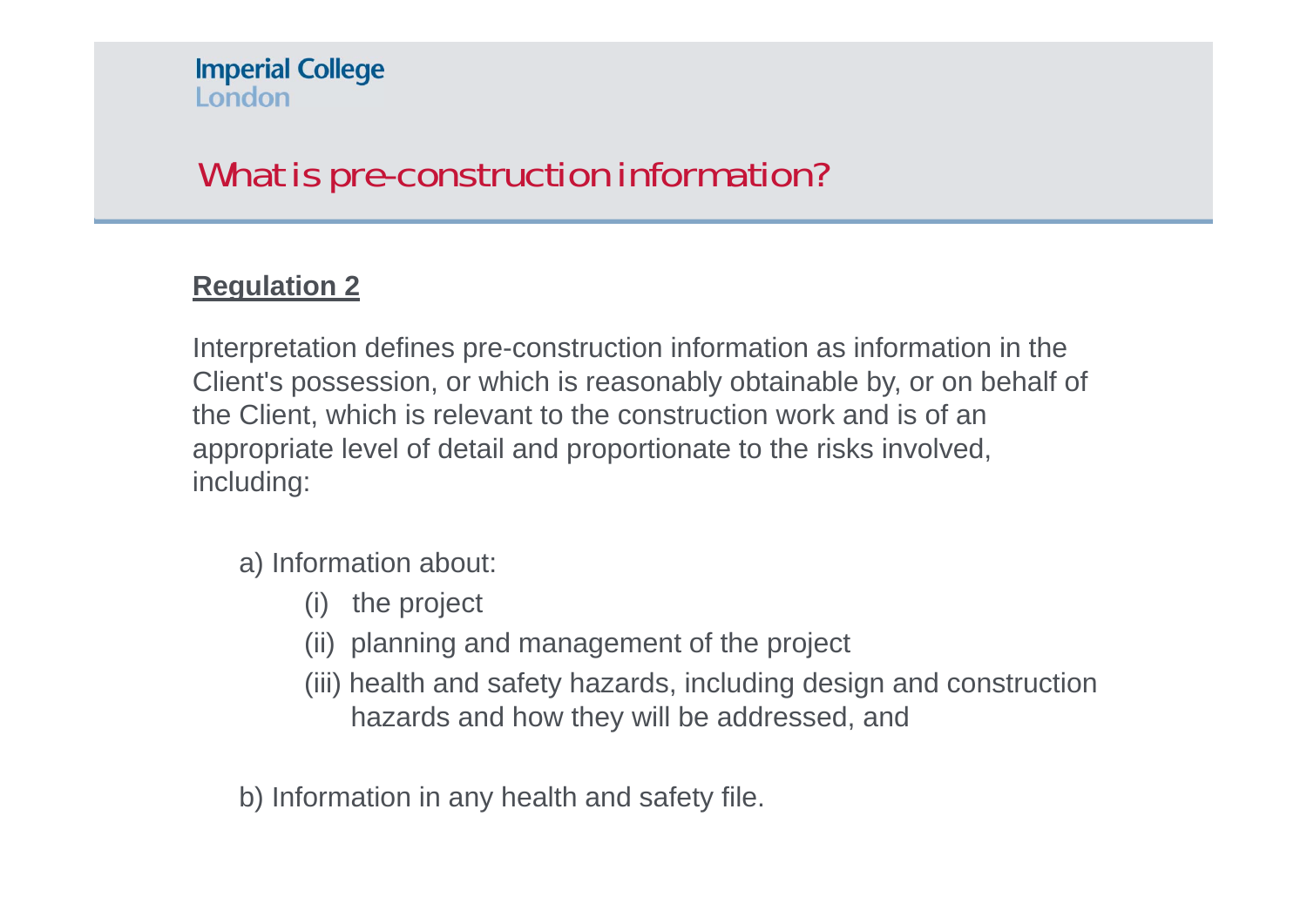### Pre-construction information.

- The information is important to contractors, designers and surveyors during feasibility studies and for inclusion in the contractor's health and safety plan for the works.
- • Asbestos information is a good example of important information and previous surveys provide opportunities to reduce the costs of covering the same ground again.
- Appendix 2 in the Regulations provides more comprehensive information on what should be included.
- •
- • A template provides a good starting point for the production of this information and will be available on the Estates Projects website after Easter.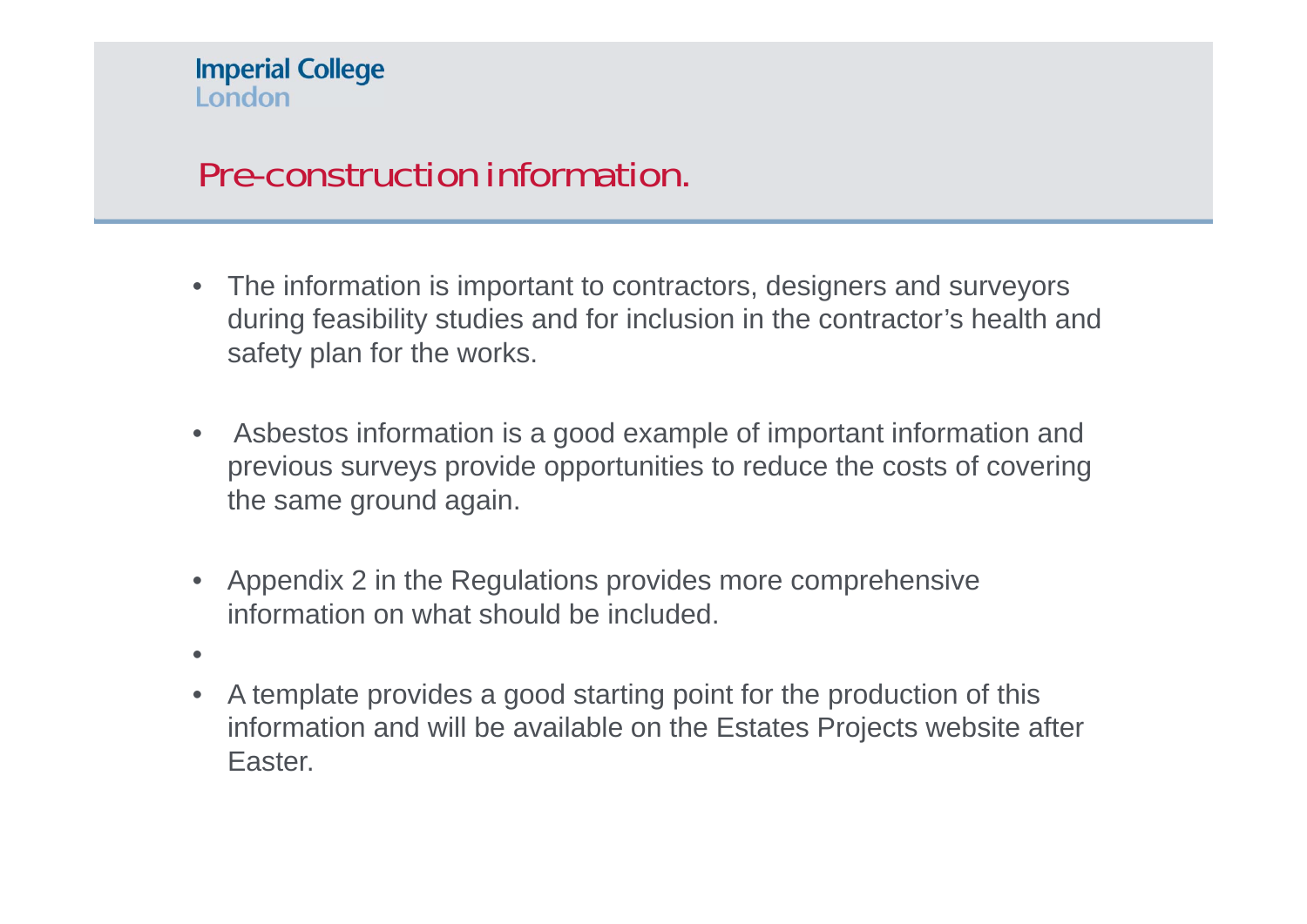

# Main Changes

#### **New "Notifiable" criteria - Regulation 6**

A project is notifiable if the construction work on a construction site is scheduled to:

- a) last longer than 30 working days and have more than 20 workers working simultaneously at any point in the project, or
- b) the work is expected to exceed 500 person days.

Regulation 6(2) - Where the project is notifiable, the Client must give notice in writing to the HSE as soon as is practicable, before the construction phase begins. (Refer to Schedule 1 of L Series Guidance)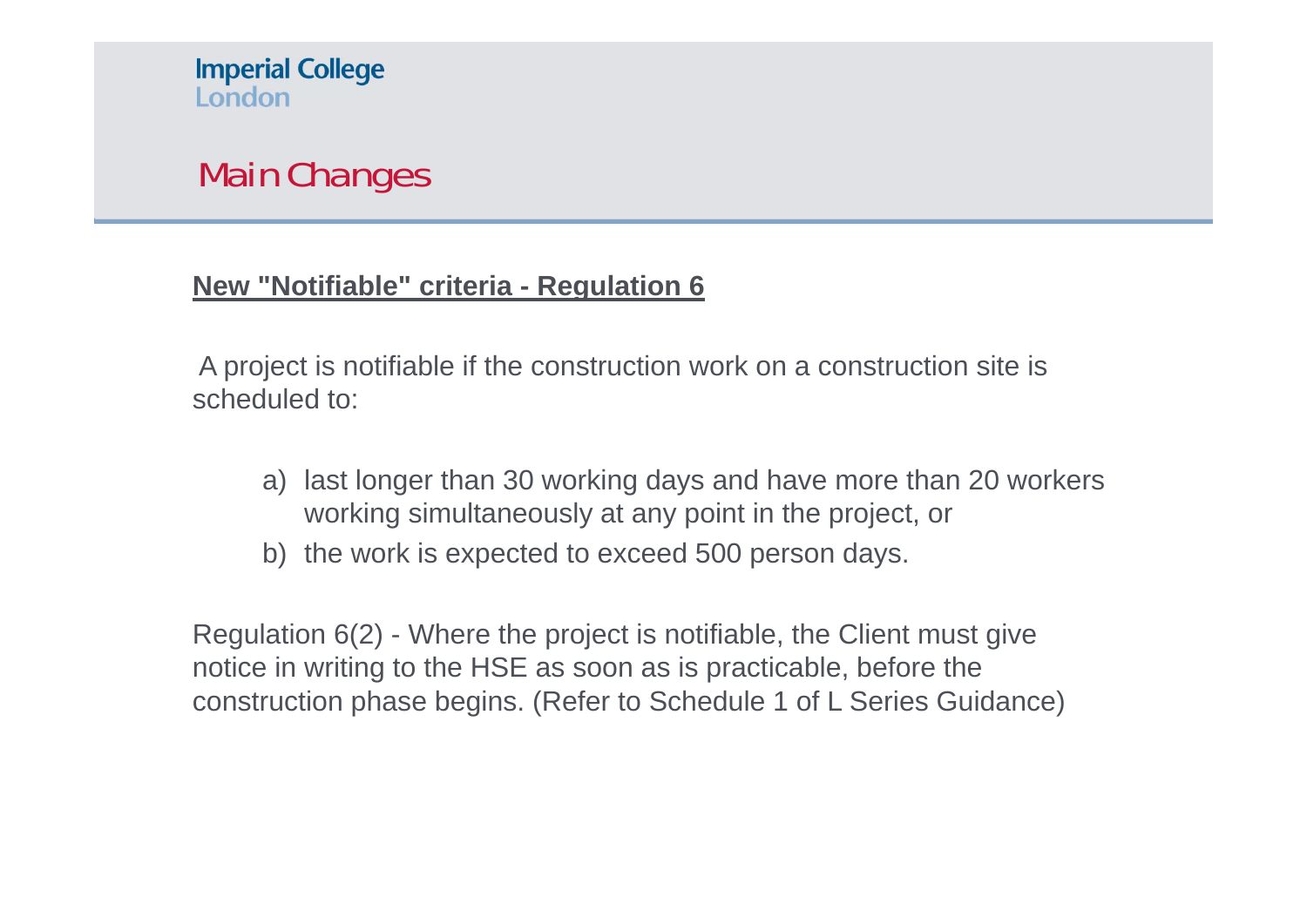

# CDM 2015 Update.

### **Appointments of Principal Designer and Principal Contractor - Regulation 5**

Where there is more than one (1) contractor, or it is reasonable to foresee that more than 1 contractor will be working on the project at any time, the Client must appoint in writing:

- a) a designer with control over the pre-construction phase as Principal Designer and
- b) a contractor as Principal Contractor.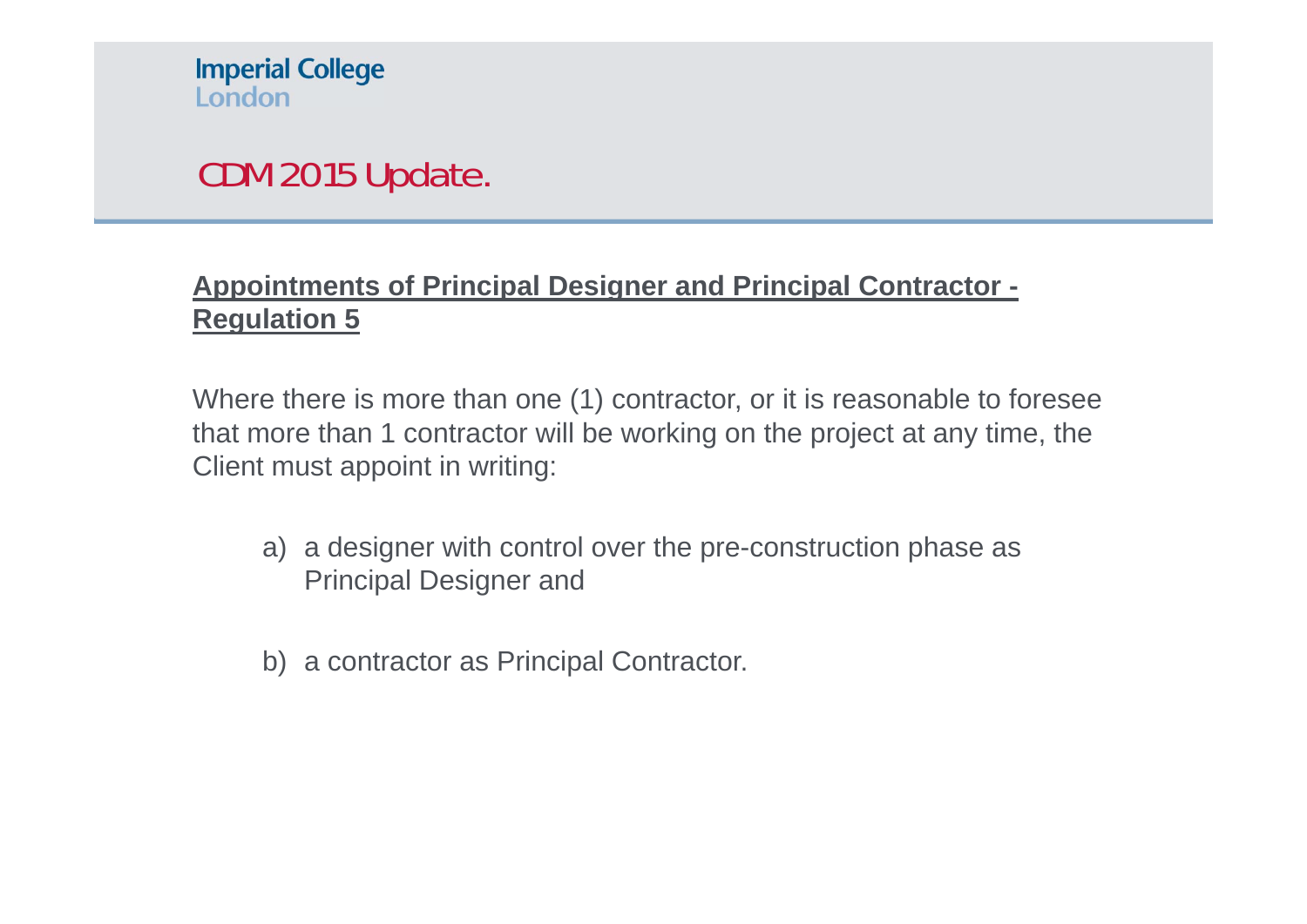# The Designer - Roles and Responsibilities

### **Regulation 9(2)**

When preparing, or modifying a design, the designer must take into account the general principles of prevention (to eliminate, reduce and/or control hazards) and any pre-construction information, to eliminate, so far as is reasonably practicable, foreseeable risks to the health and safety of any person:

- a) carrying out, or liable to be affected by construction work,
- b) maintaining or cleaning a structure, or
- c) using a structure designed as a workplace.

### **Regulation 9(4)**

A designer must take all reasonable steps to provide with the design, sufficient information about the design, construction, or maintenance of the structure, to adequately assist the Client, other designers and contractors, to comply with their duties under these Regulations.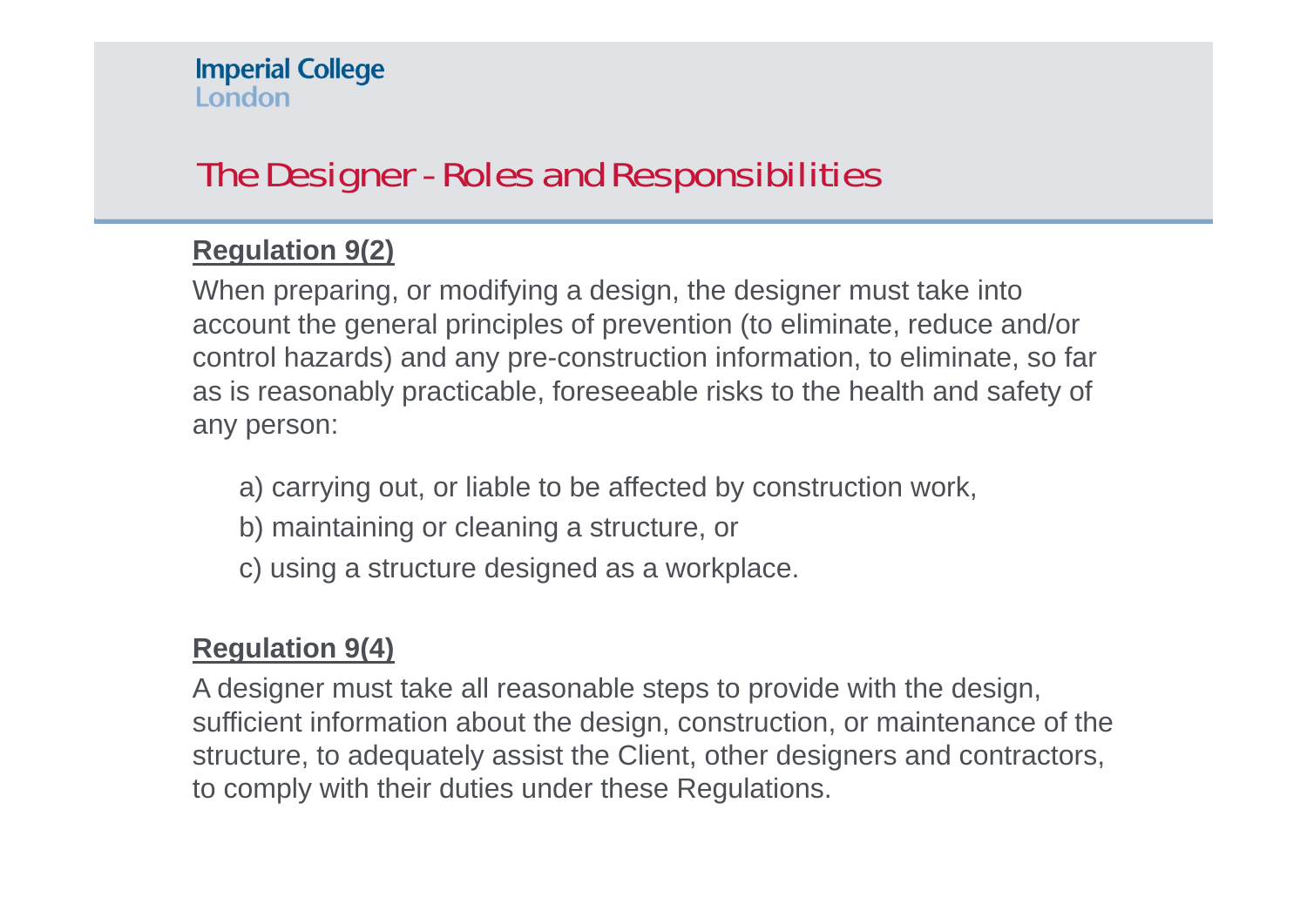# Definition of Designer

Regulation 2 definition of designer states that a designer means any person (including a Client, contractor, or other person referred to in these Regulations) who in the course, or furtherance of a business:

- a) prepares or modifies a design, or
- b) arranges for, or instructs any person under their control to do so, relating to a structure, or to a product or mechanical or electrical system intended for a particular structure and a person is deemed to prepare a design where a design is prepared by a person under their control.

The Client can be considered as Principal Designer, provided he also fulfils the requirement for competence. Training would need to include an understanding of safety in design issues and how the principles of prevention should be applied to construction design.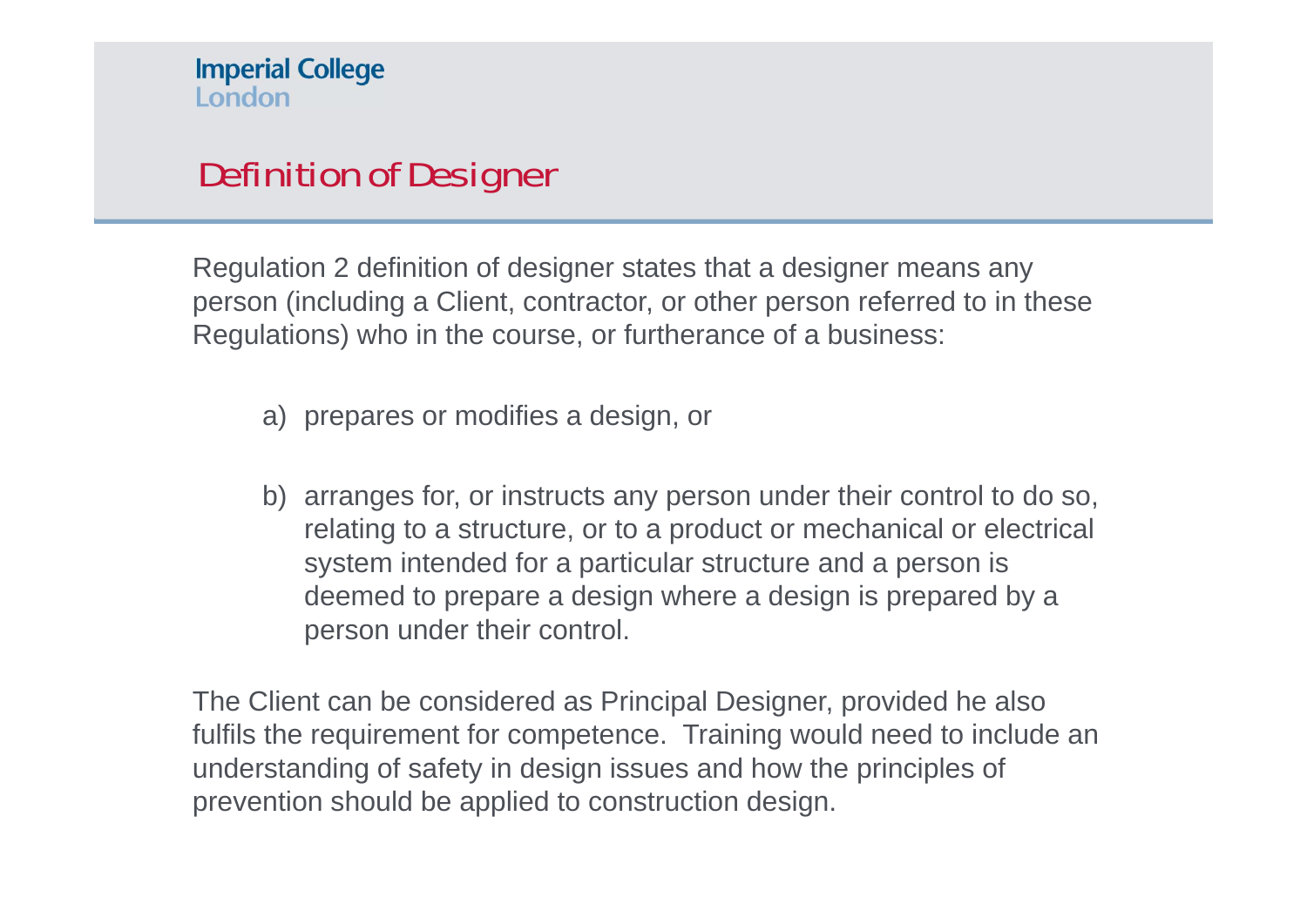#### **Regulation 11**

The Principal Designer must:

- • Plan, manage and monitor the pre-construction phase and coordinate matters relating health and safety during the preconstruction phase to ensure, so far as is reasonably practicable, the project is carried out without risk to health, or safety.
- Take into account the general principals of prevention and where relevant, the content of any construction phase plan and any health and safety file.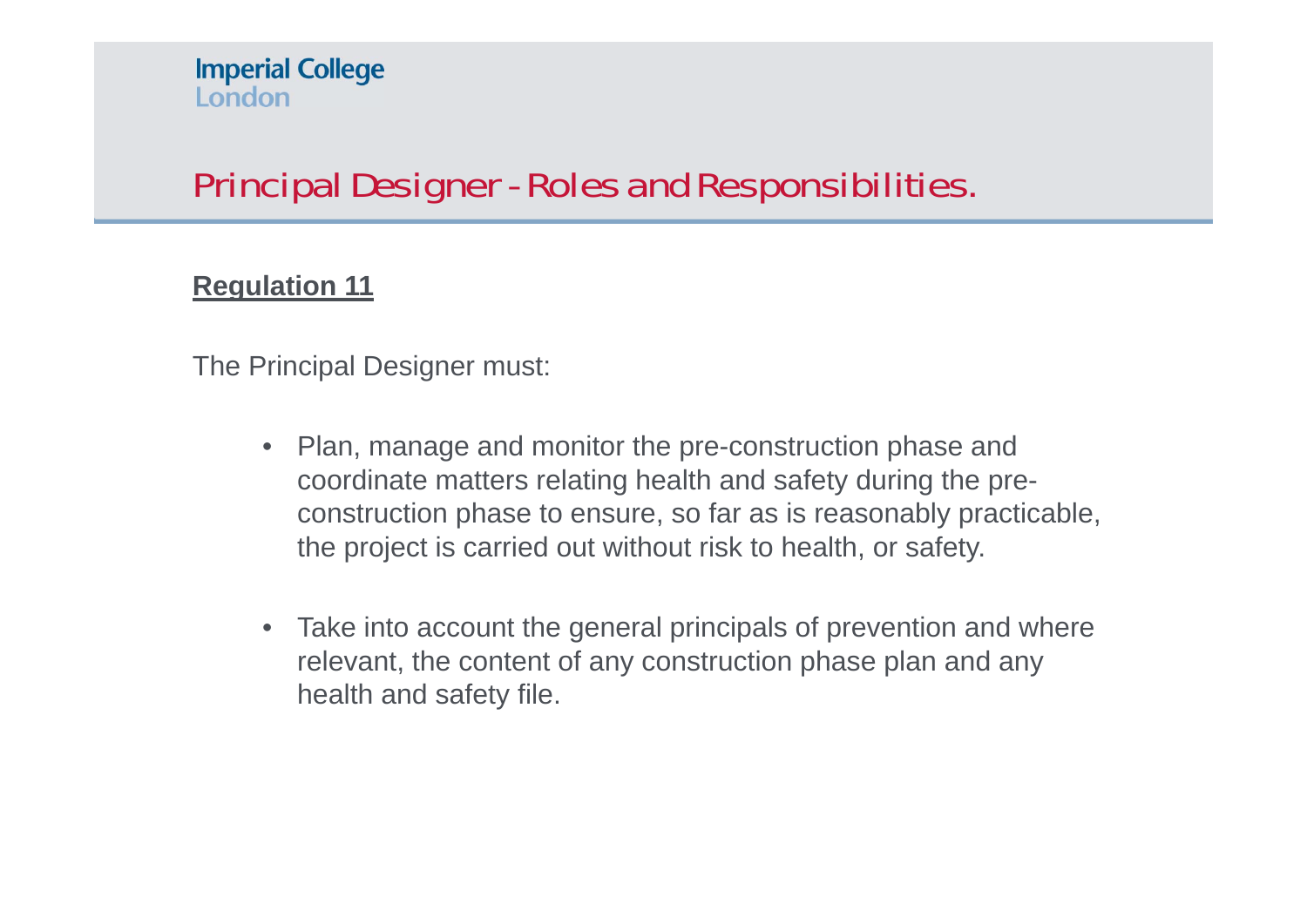### **Regulation 11(6)**

The Principal Designer must assist the Client in the provision of preconstruction information required by Regulation 4(4).

### **Regulation 12(3)**

The Principal Designer must assist the Principal Contractor in preparing the construction phase plan, by providing to the Principal Contractor, all information the Principal Designer holds that is relevant to the construction phase plan including:

- a) pre-construction information obtained from the Client and
- b) any information obtained from designers under Regulation 9(3)(b)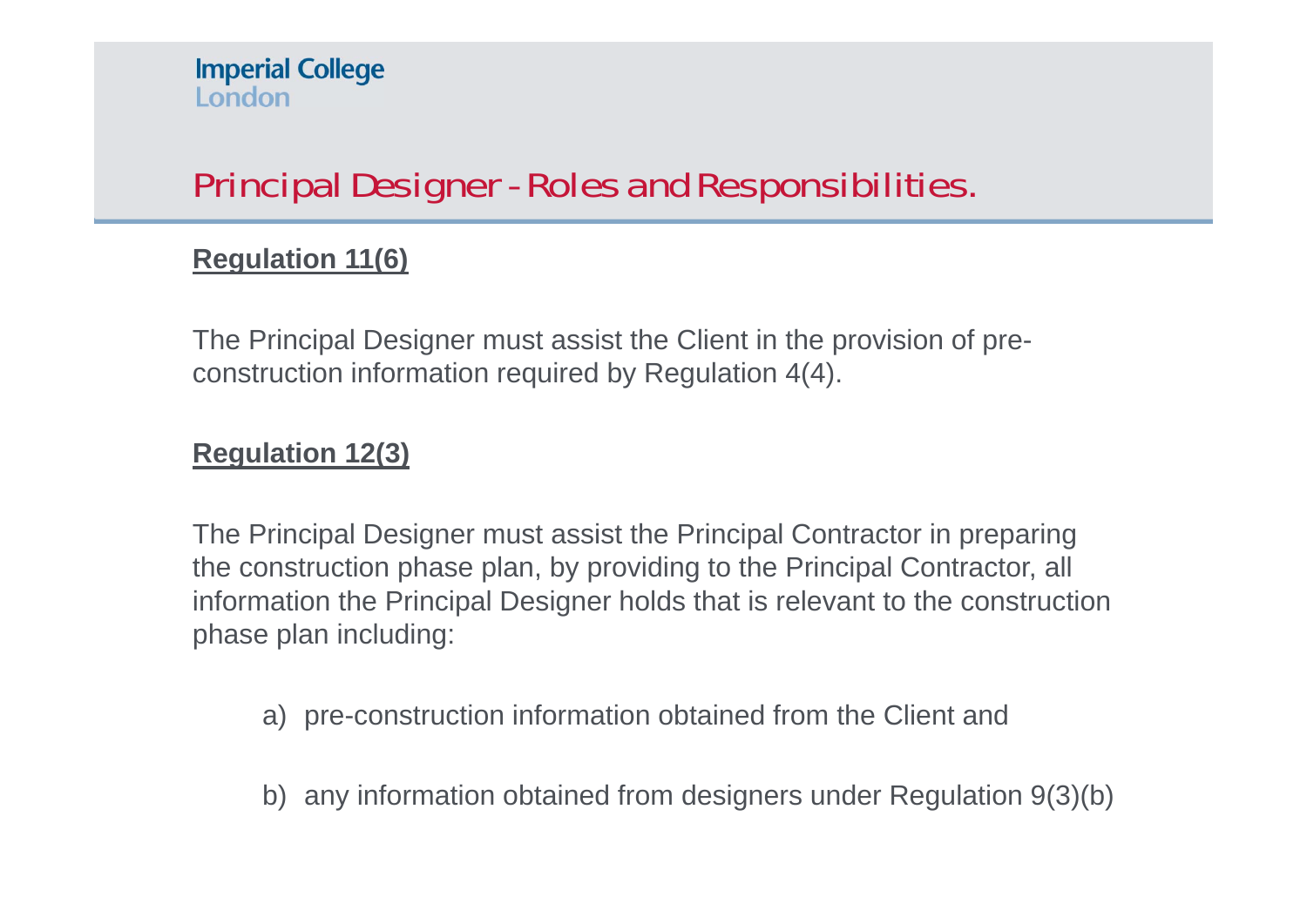#### **Regulation 12(5)**

During the pre-construction phase, the Principal Designer must prepare a health and safety file appropriate to the characteristics of the project which must contain information relating to the project which is likely to be needed during any subsequent project, to ensure the health and safety of any person.

#### **Regulation 12(8)**

If the Principal Designers appointment concludes before the end of the project, the Principal Designer must pass the health and safety file to the Principal Contractor for completion and delivery to the Client.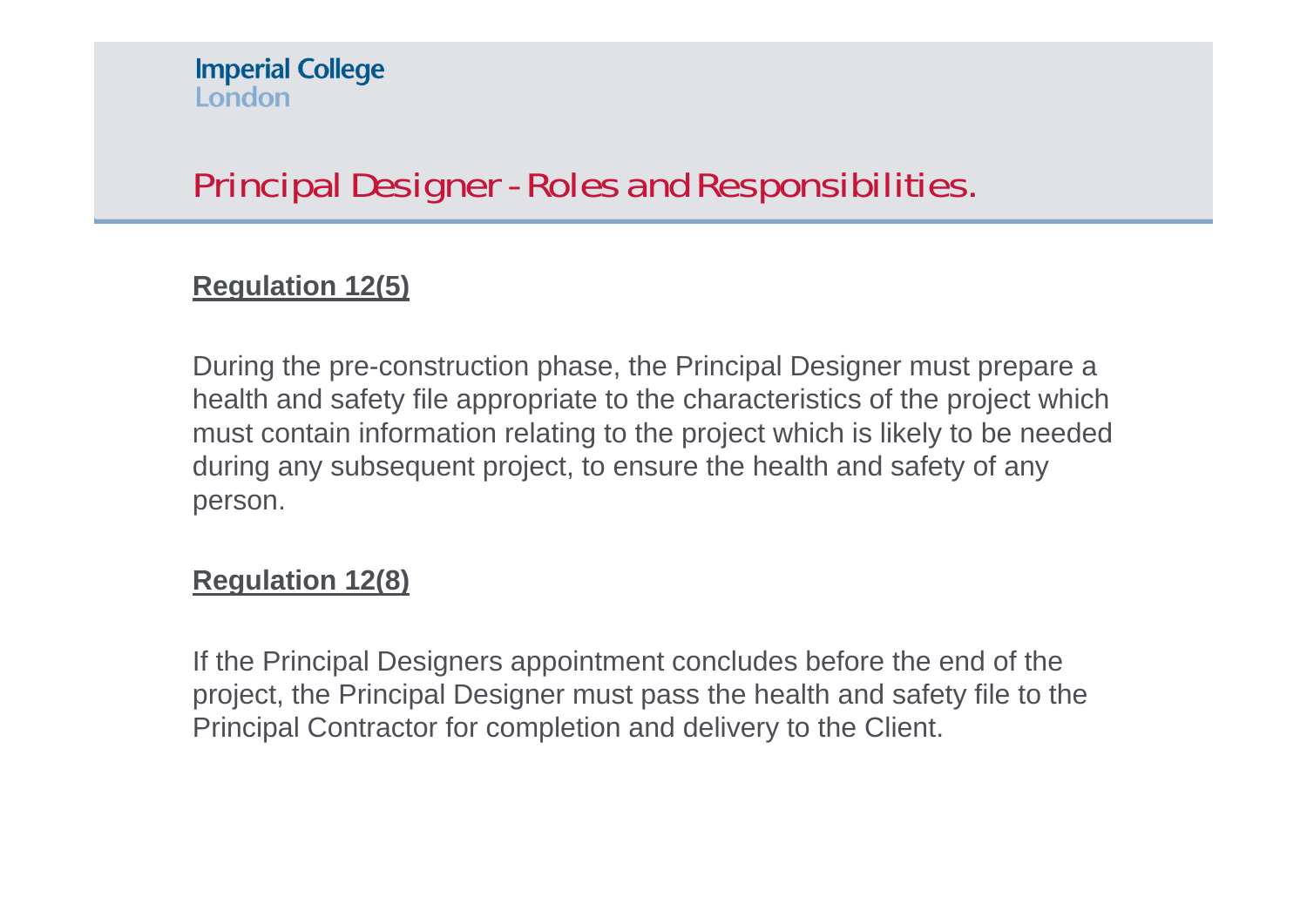- • The implications appear to indicate that the Principal Designer's role is a combined role of "lead designer" and many of the tasks previously undertaken by the CDM-C.
- $\bullet$  But that isn't the whole picture as the interpretation of "Designer" includes anyone with the influence to input into the design of construction work and may include the Client, quantity surveyors and Project Managers, anyone in fact that the Client has empowered to make changes to design during the process.
- This may be fine on large projects where the Client can appoint an organisation like Arup, or AECOM, or EC Harris for example, as a one stop shop for design and Principal Designers services.
- In terms of cost and value, it doesn't work so well for small to medium sized projects.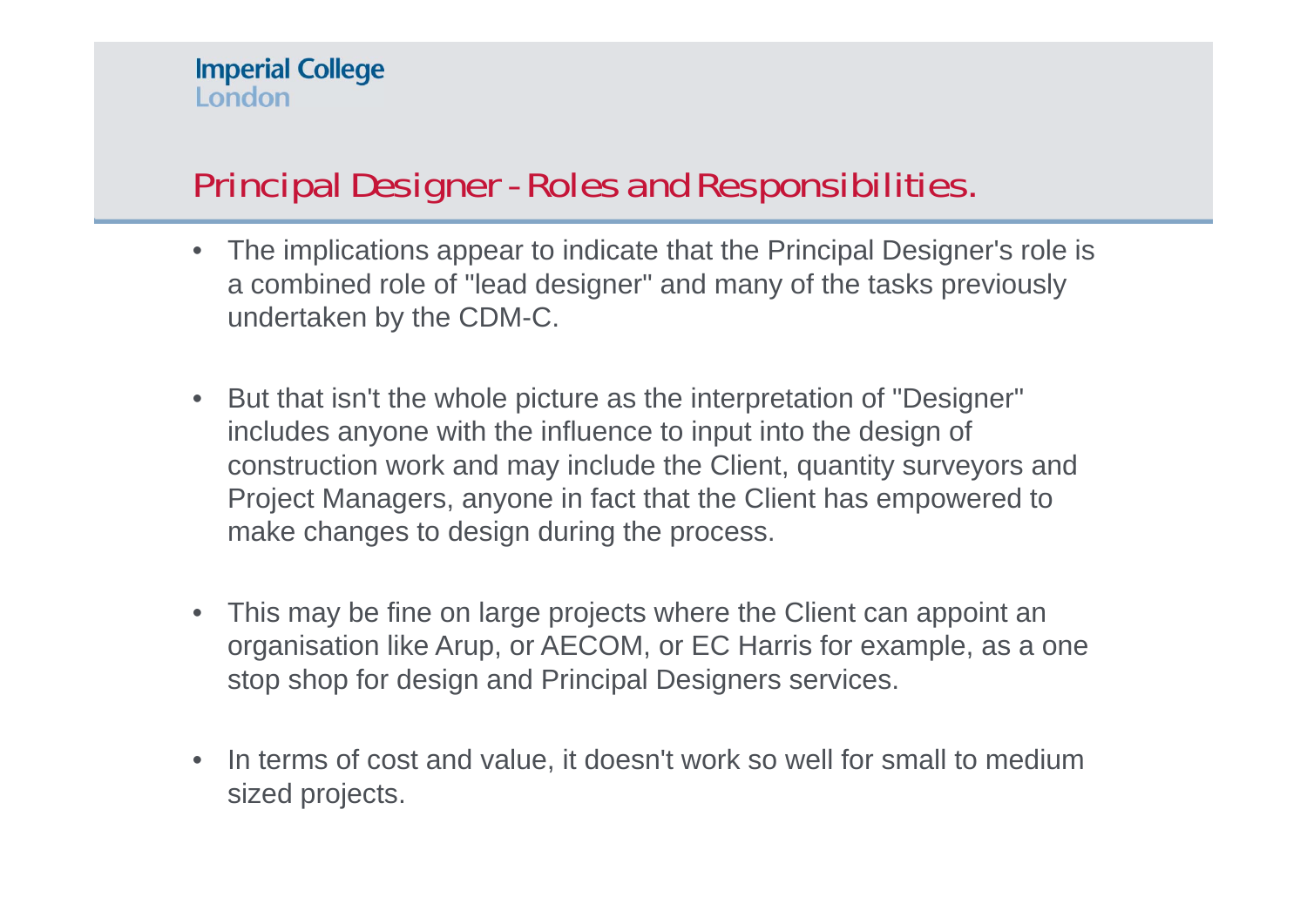

# **What are the options for us as a Client?**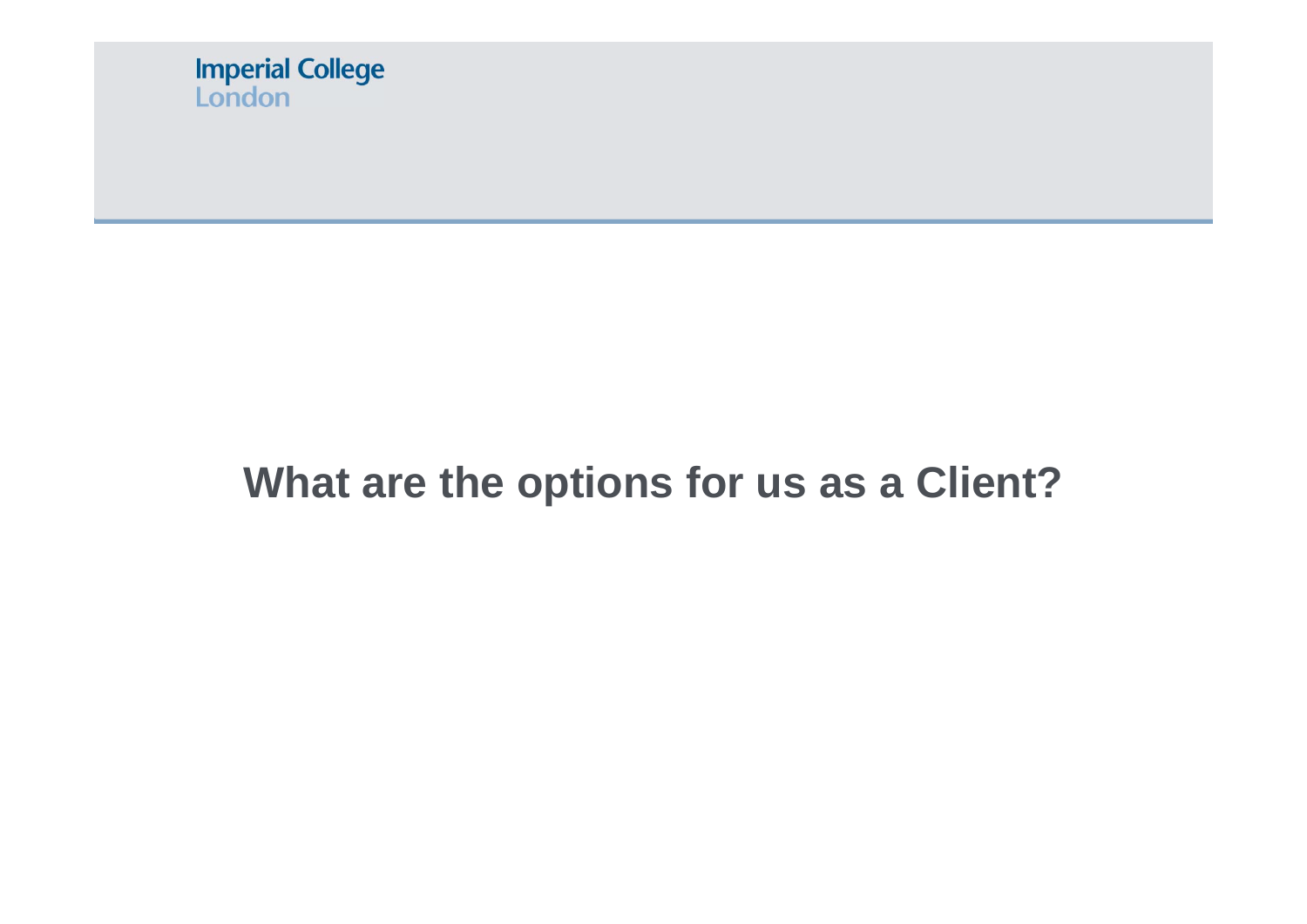# Option A

- On large and/or complex projects, The Client appoints a large design practice that has all the competence and organisational capabilities to fulfil the role of designer and Principal Designer.
- This benefits the Client as it maintains an element of control and independent oversight of the safety in design process.
- The disadvantage might be that of a conflict of interest, where both roles are undertaken by the same organisation.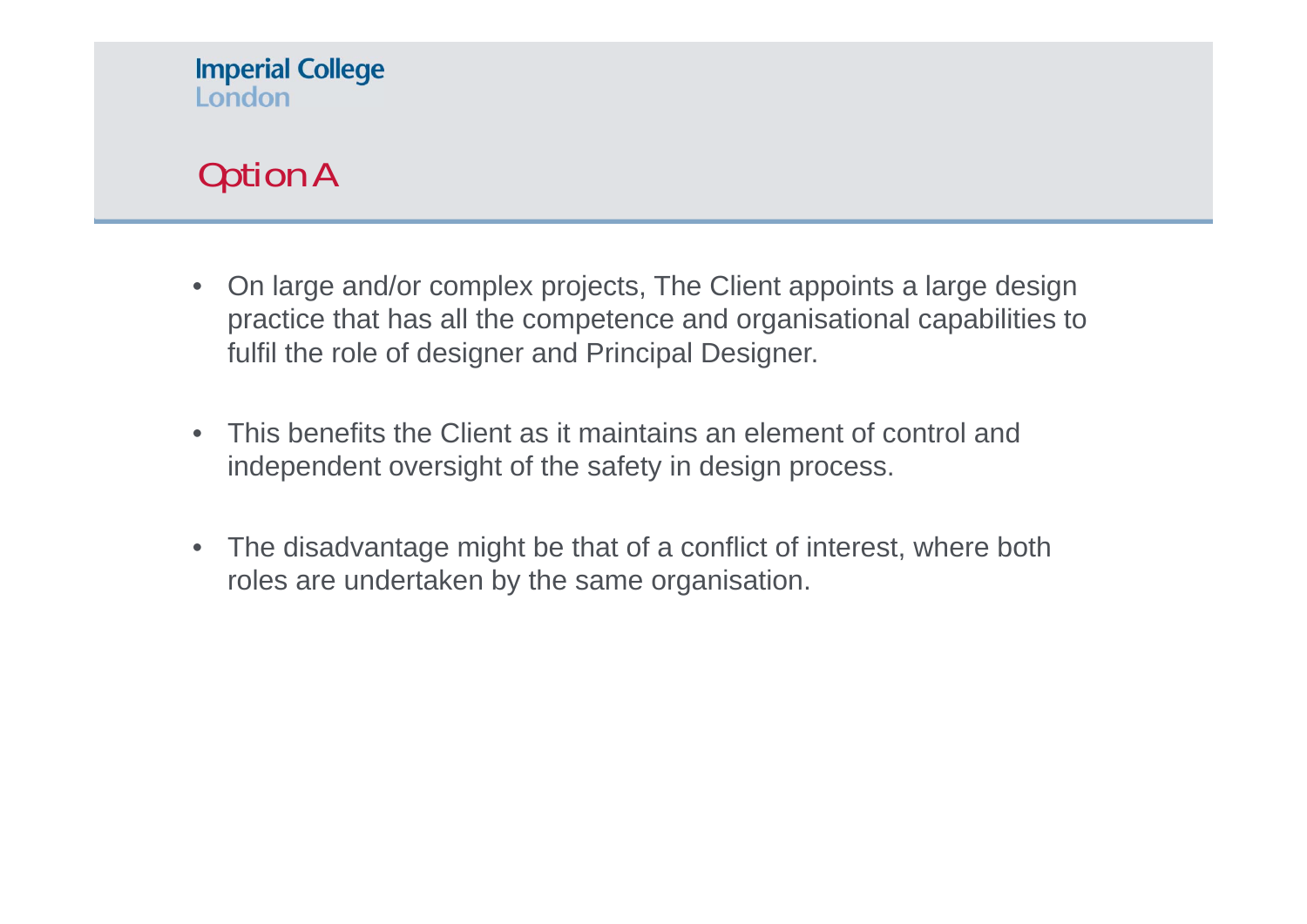# Option B

- Appoint a design company that has the appropriate PI cover and is prepared to undertake the role.
- • This may require the Designer to employ an external safety consultant to assist them with the safety management element of those duties. Not unlike the role previously undertaken by the CDM Coordinator.
- • The safety consultant would be directly employed by the Designer and not by the Client. The safety consultant would need to be employed during the whole of the pre-construction design phase, including feasibility and the Client would have to pick up the cost of this service.
- As in Option A, both parties work for the same company and the Client has no independent oversight of safety in design.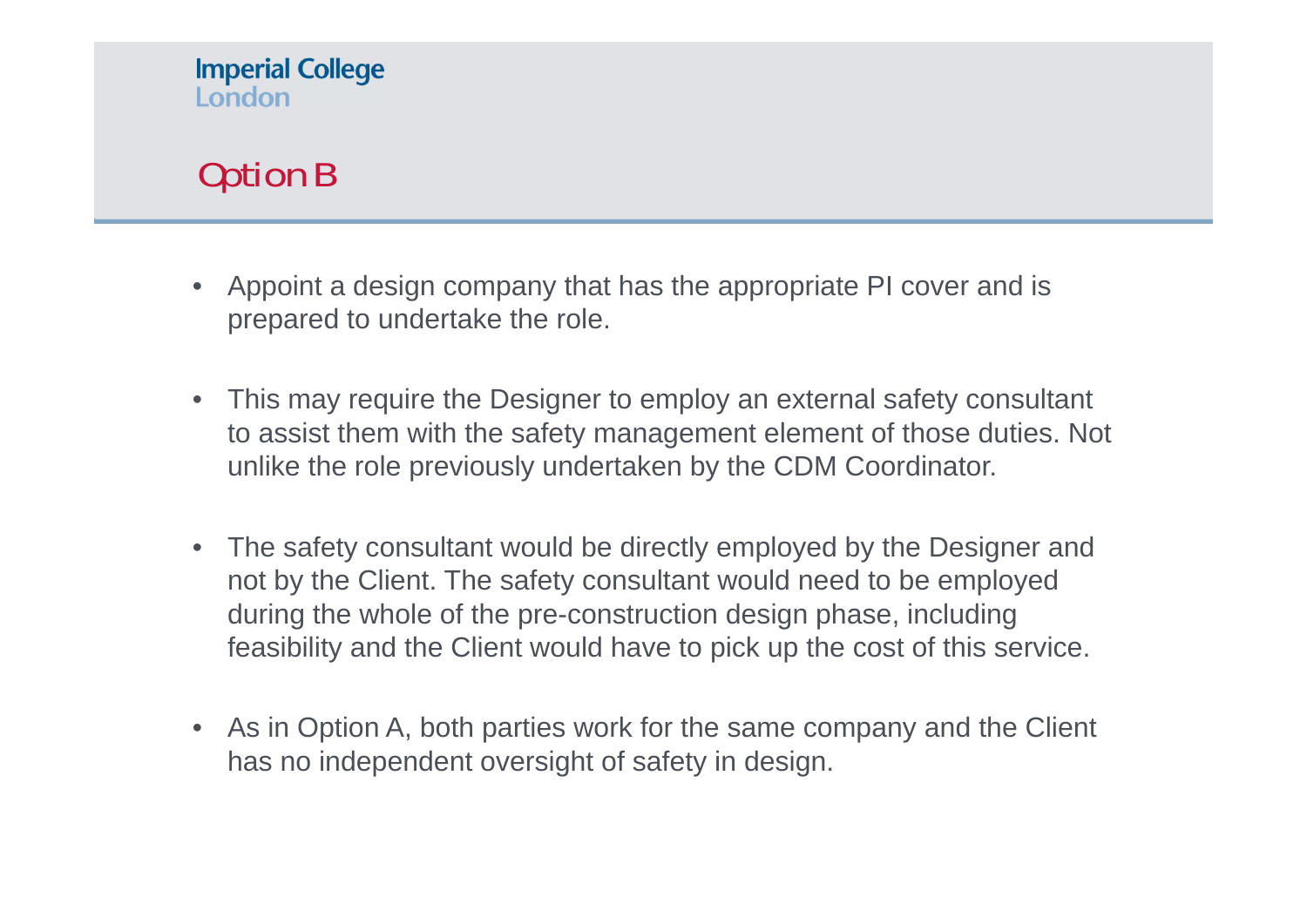# Option C

- The Client appoints an external consultant as Principal Designer (CDM-C Mk 2) who works with the design team, from the feasibility stage and continues until the end of the project.
- The Client still has control and maintains independent oversight of health, safety and environmental elements of design, throughout the whole design process.
- • In this scenario, the Client must empower the CDM Consultant to make changes to design that are compatible with safety in design aspirations and legislative requirements.
- •In D&B projects, the Client's contract needs to ensure this provision is maintained throughout the design process.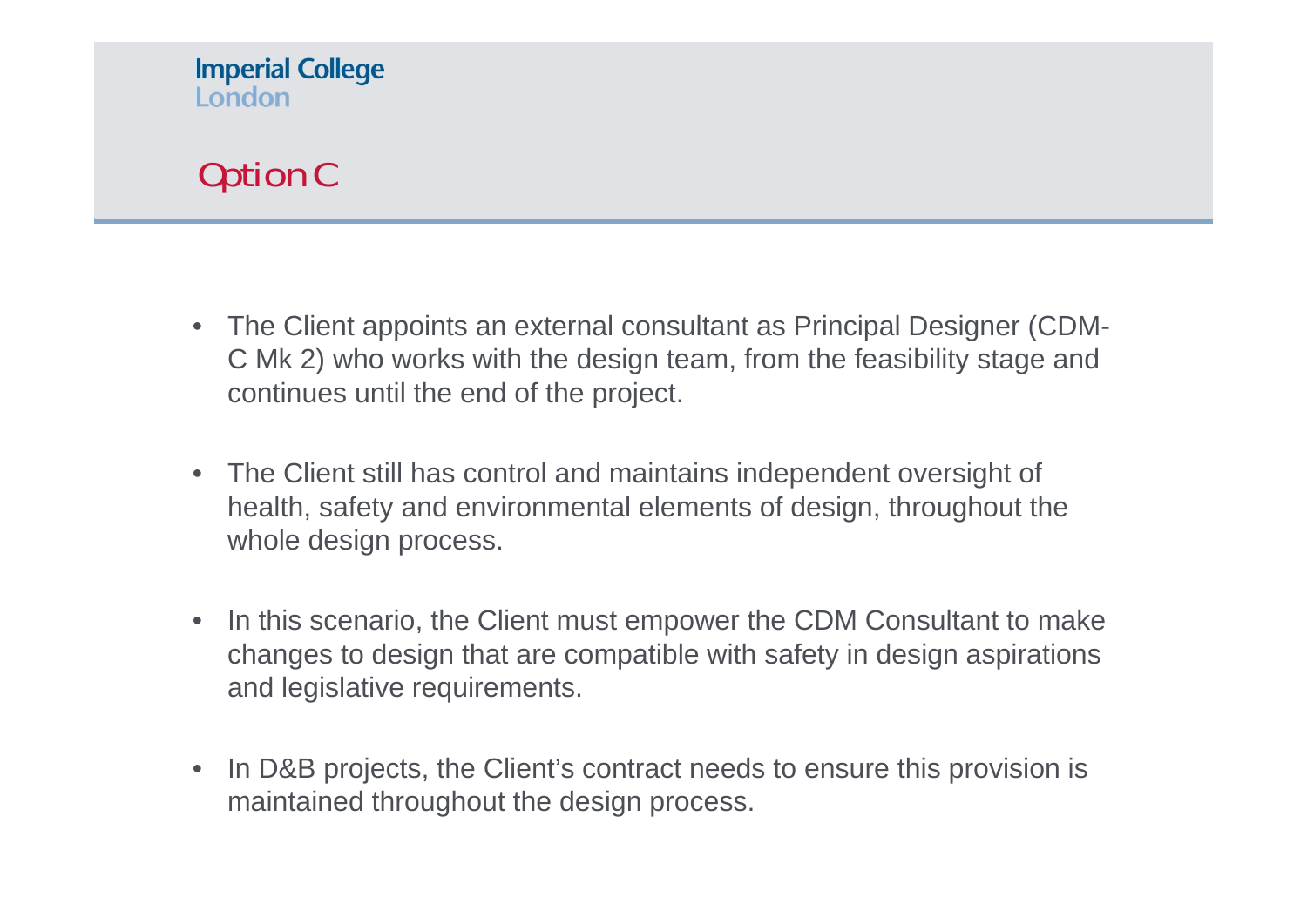# Option D

- On very small projects, the Client could undertake the role and responsibilities of the Principal Designer.
- The Client is definitely a "Designer" as described in Regulation 2 where the Client specifies goods, services and finishes for example.
- However, to meet the requirements for competence, members of the Clients team would need specific training, to assist them fulfil their duties as Principal Designer and it would require an additional time resource to adequately fulfil the duties.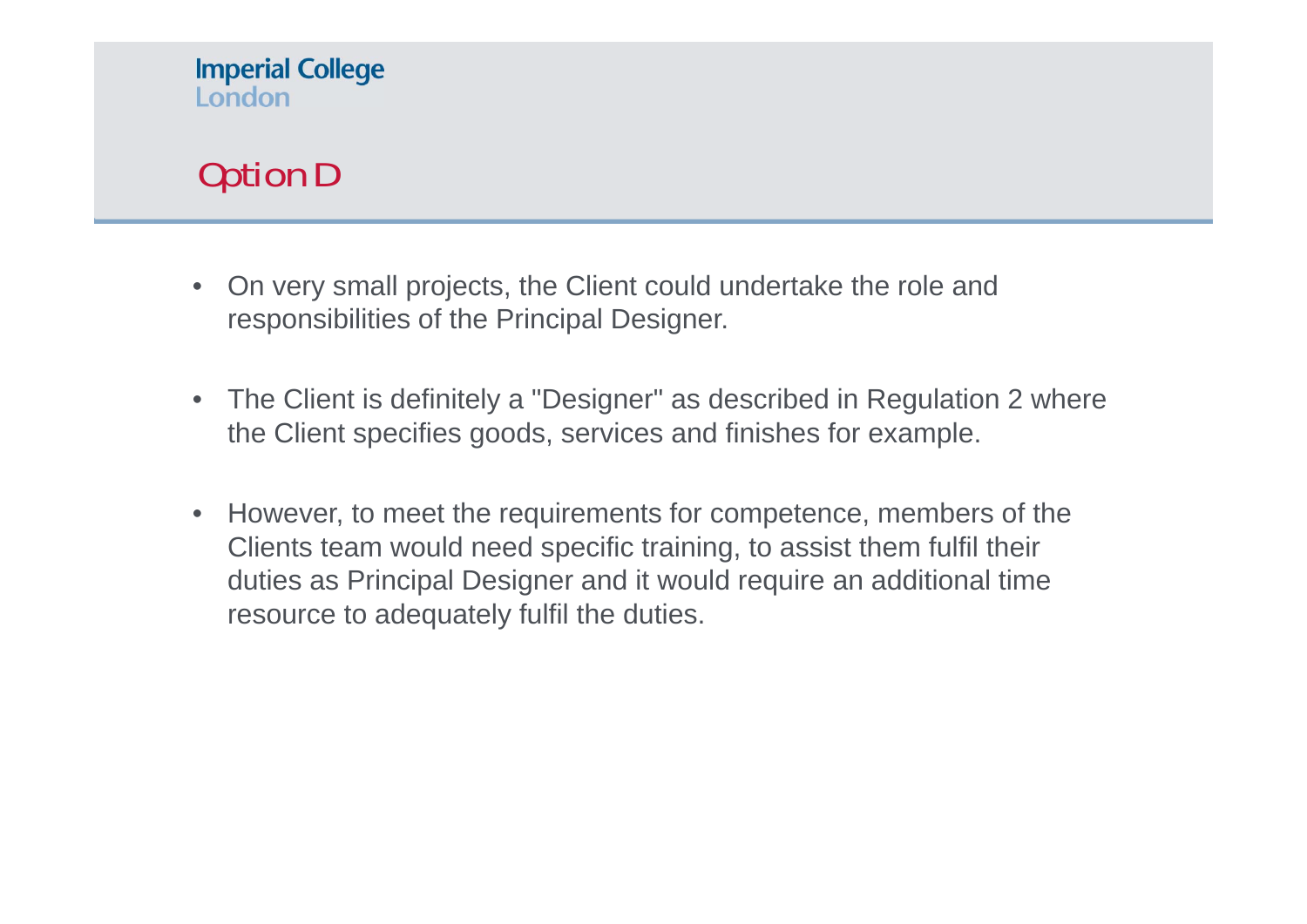# Option D continued

- The PD role requires the individual appointed, to have a thorough knowledge of construction legislation and how it is applied to construction work on site.
- A thorough knowledge of the "principles of prevention" as defined in Schedule 1 of the Management of Health and Safety at Work Regulations 1999 and safety in design training. Principal Designer is required to:
	- Provide pre-construction information –CDM2015 Schedule 2.
	- Review and agree construction phase health and safety plans with contractors-CDM2015 Schedule 3 and
	- Produce Health and Safety Files in accordance with the existing College system and CDM2015 Schedule 4.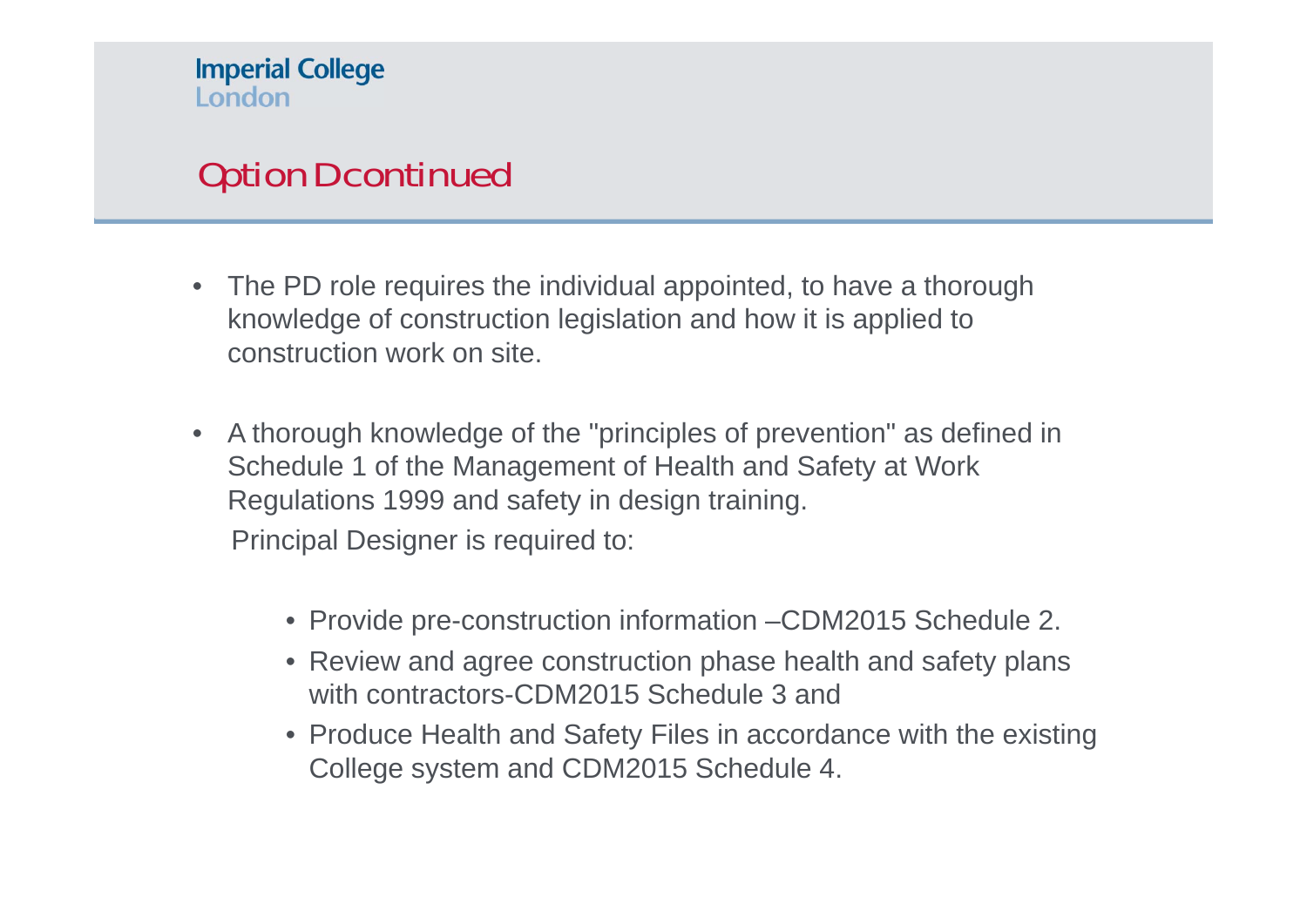

# **What actions do Clients have to take on 6th April, where projects have already started?**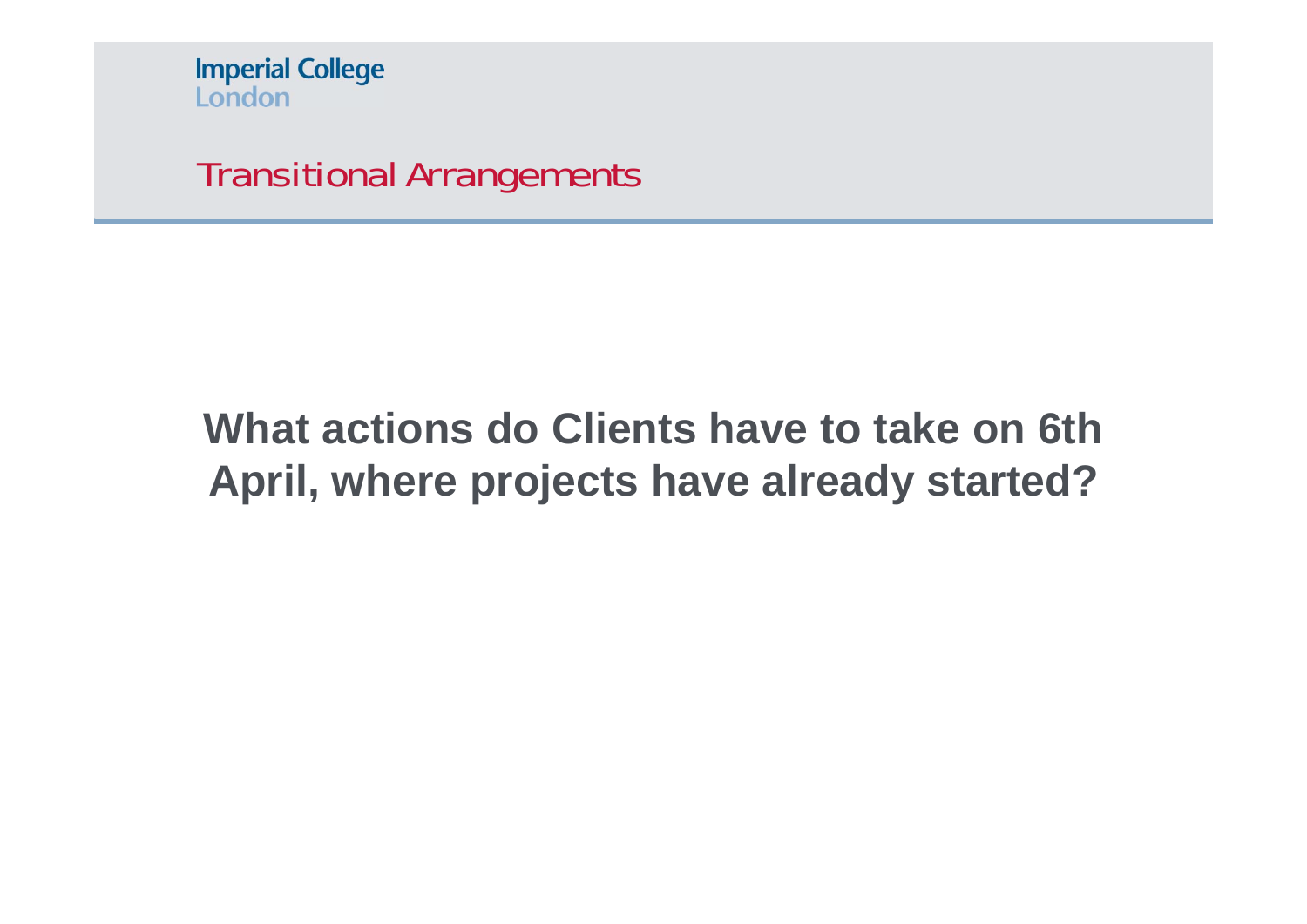First a quick reminder about Clients duties:

#### **Regulation 5**

Where there is more than one contractor, or if it is reasonably foreseeable that more than one contractor will be working on a project at any time, the Client must appoint in writing:

- a) a designer with control over the pre-construction phase as Principal Designer and
- b) a contractor as Principal Contractor.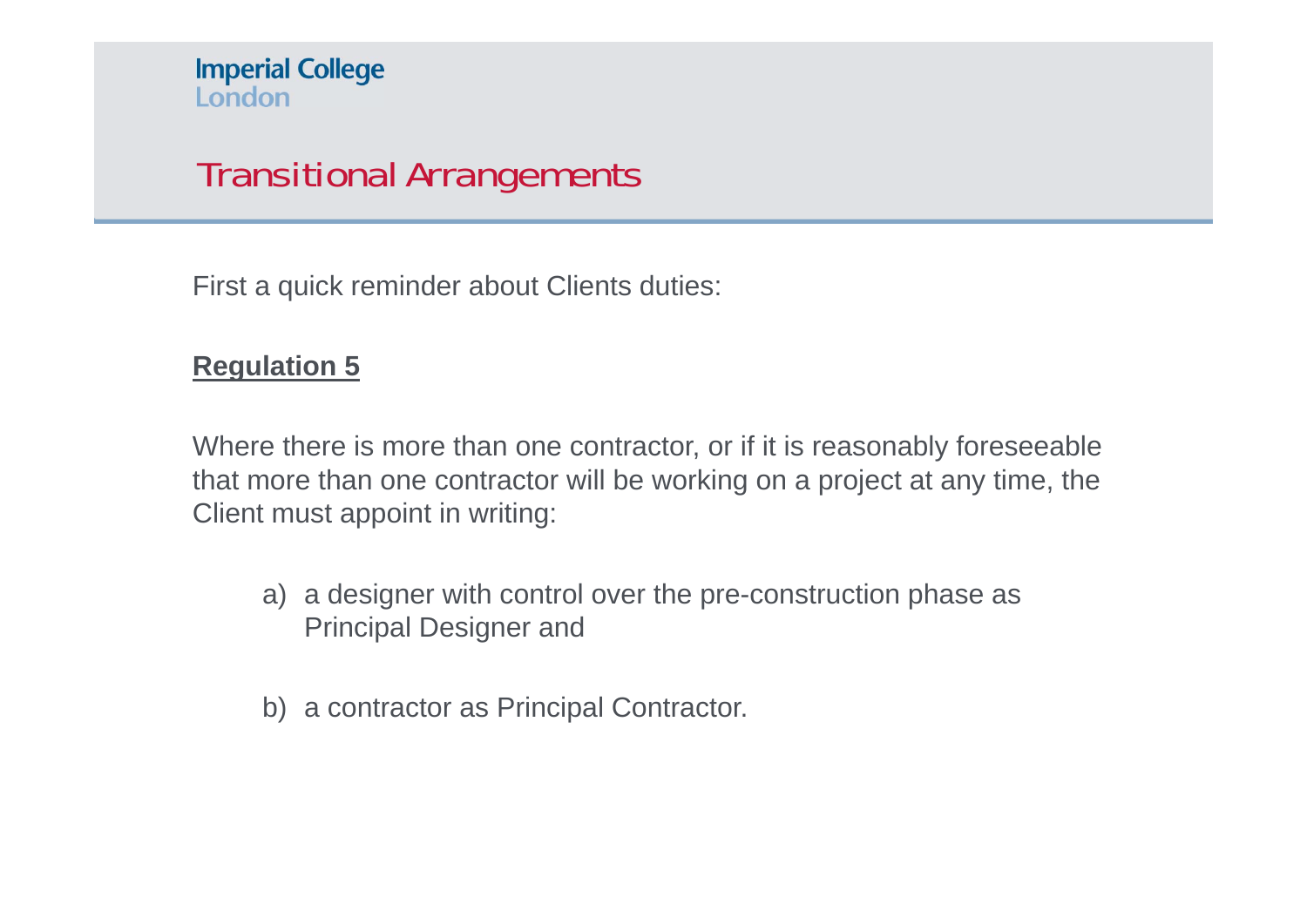#### **Regulation 6 - Notification of a project to the HSE**

A project is Notifiable, if the construction work on a construction site is scheduled to:

- a) last longer than 30 working days and have more than 20 workers working simultaneously at any point in the project, or
- b) exceed 500 person days.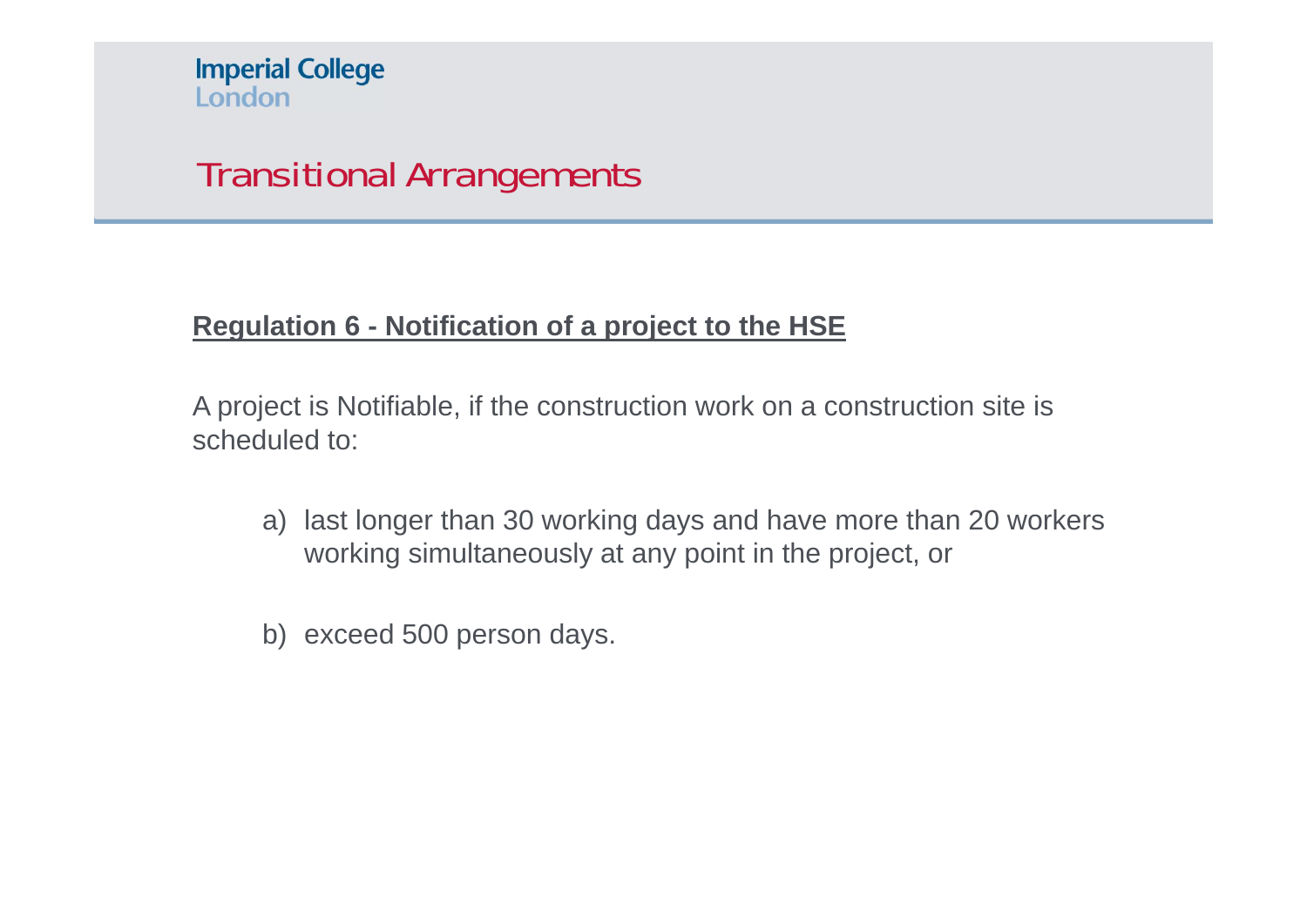### **Paragraph 3 - Projects with no Principal Designer or Principal Contractor.**

Small projects where design is in progress on April 6th but no appointments have been made-where more than one contractor is anticipated:

- The Client must appoint a Principal Designer (PD) and a Principal Contractor(PC).
- The PD and the Client must provide pre-construction information to designers and contractors.
- The PD must produce a health and safety file, at tender stage.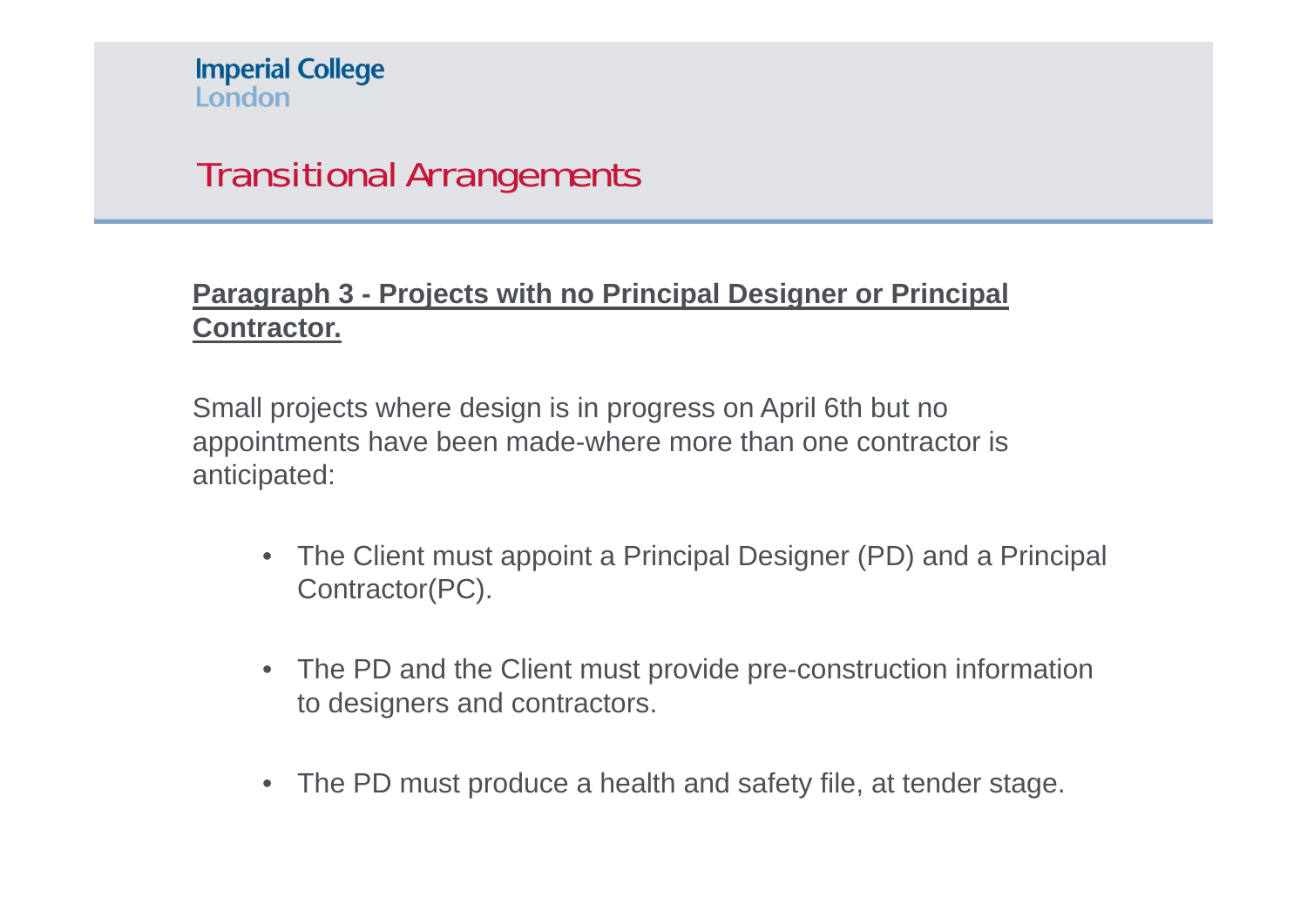Continued….

- The PC must provide a construction phase health and safety plan agreed with the PD, prior to works commencing on site.
- The PD role continues into the construction phase, where it is anticipated design work has not been completed.
- Where design work is completed, the role of the PD can terminate and the health and safety file passed to the PC for completion.
- The Client may decide to employ the PD until the project is completed and the health and safety file handed over to the Client.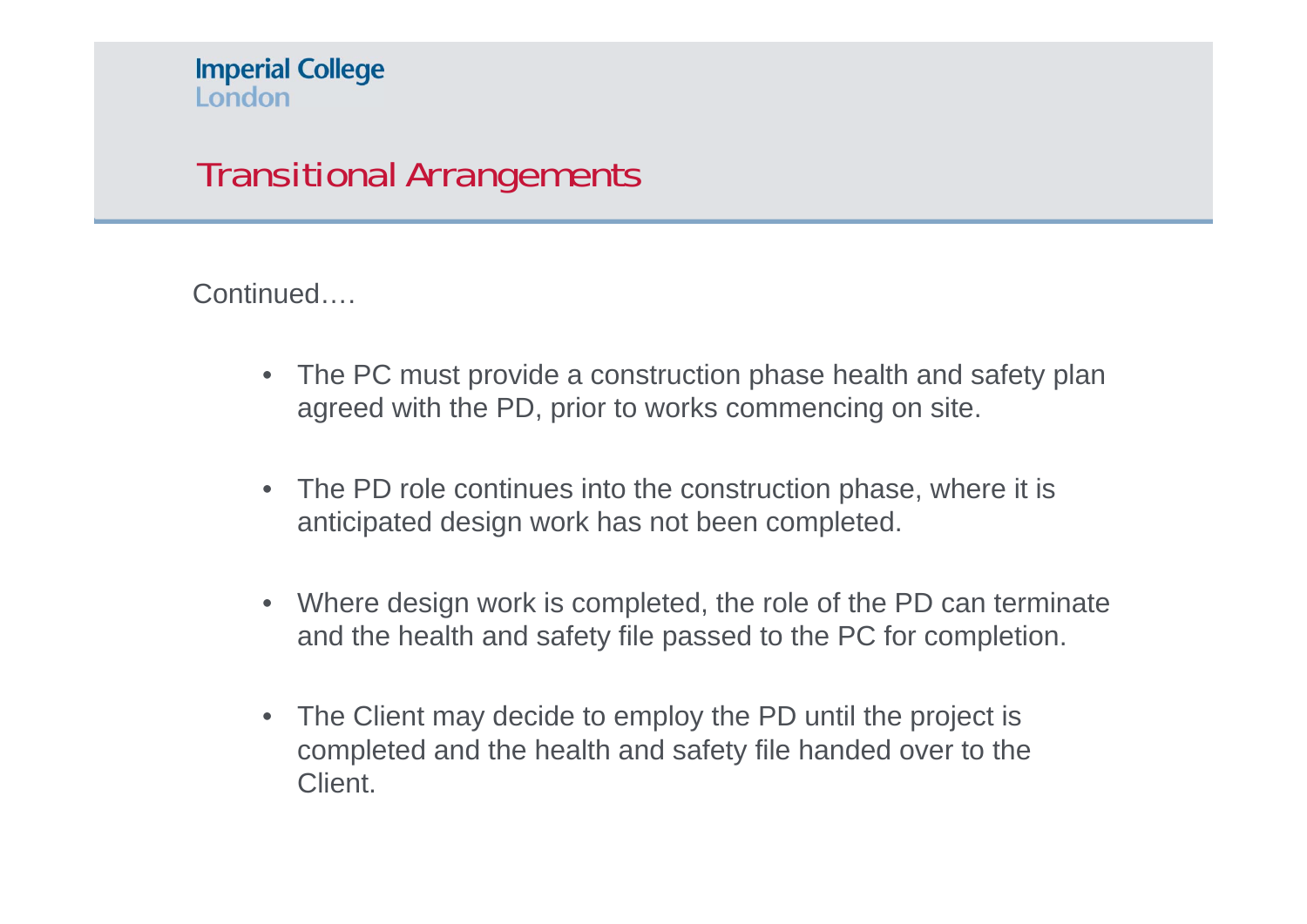#### **Projects with no Principal Designer or Principal Contractor**

Small projects where the construction work has commenced on site and where more than one contractor is employed:

- The Client must appoint in writing, a Principal Contractor (PC) as soon as possible.
- The PC must produce a construction phase plan and agree its suitability with the Client.
- If the Client decides not to appoint a Principal Designer, the PC will take responsibility for producing the health and safety file and handing to the Client at project completion.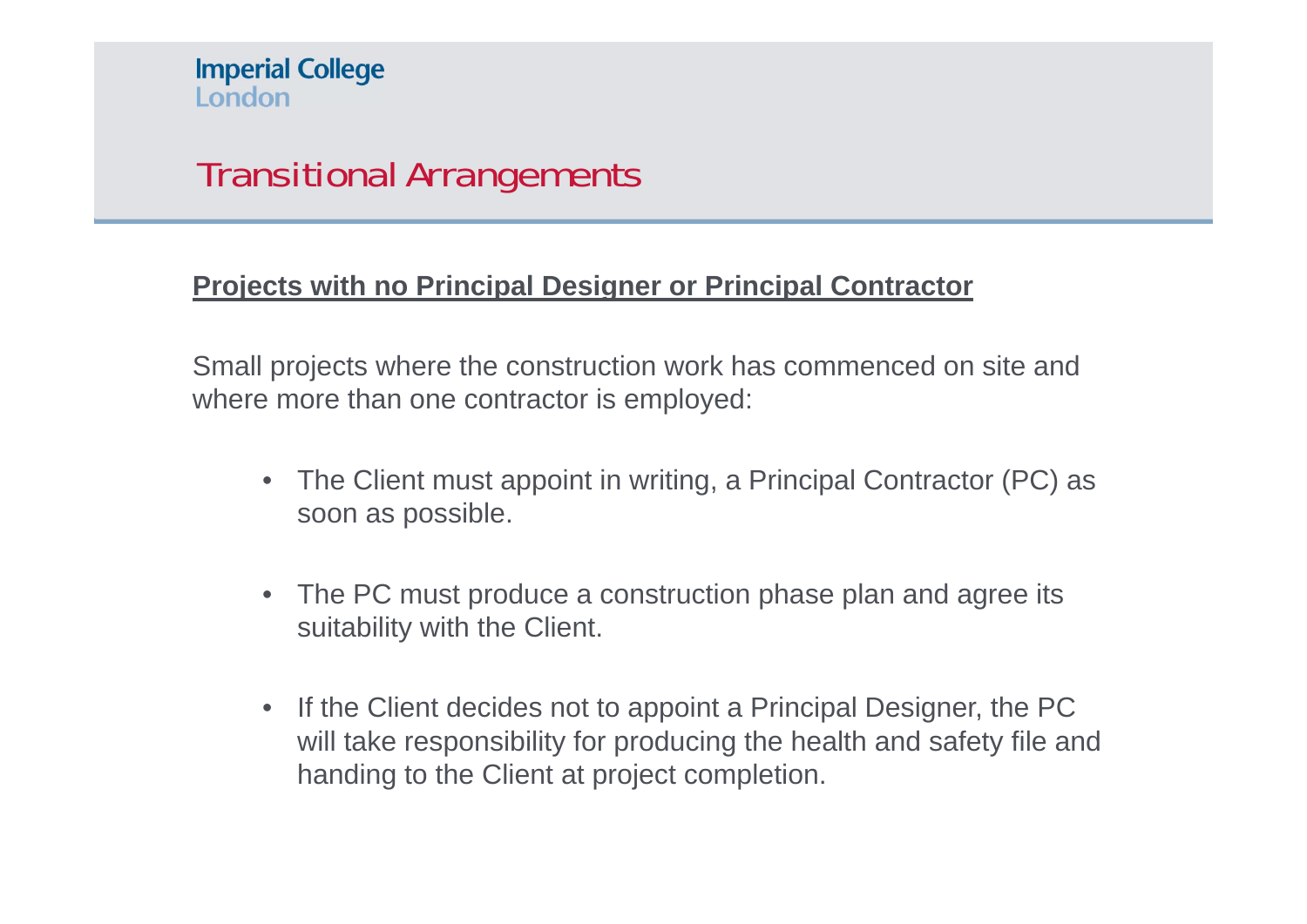#### **Projects with an existing CDM Coordinator**

Paragraph 4:

- The Client may appoint a Principal Designer, or continue with the existing CDM-C up to the 6th October, or to project completion, where this occurs before the 6th October.
- If project completion occurs after 6th October, the Client must appoint a Principal Designer, if design work has not been completed.
- • If design work is nearing completion, the Principal Contractor could fulfil this function and complete the health and safety file for the Client's use.
- •If design work is complete on 6th October, no Principal Designer is required and the Principal Contractor takes responsibility for completing the health and safety file.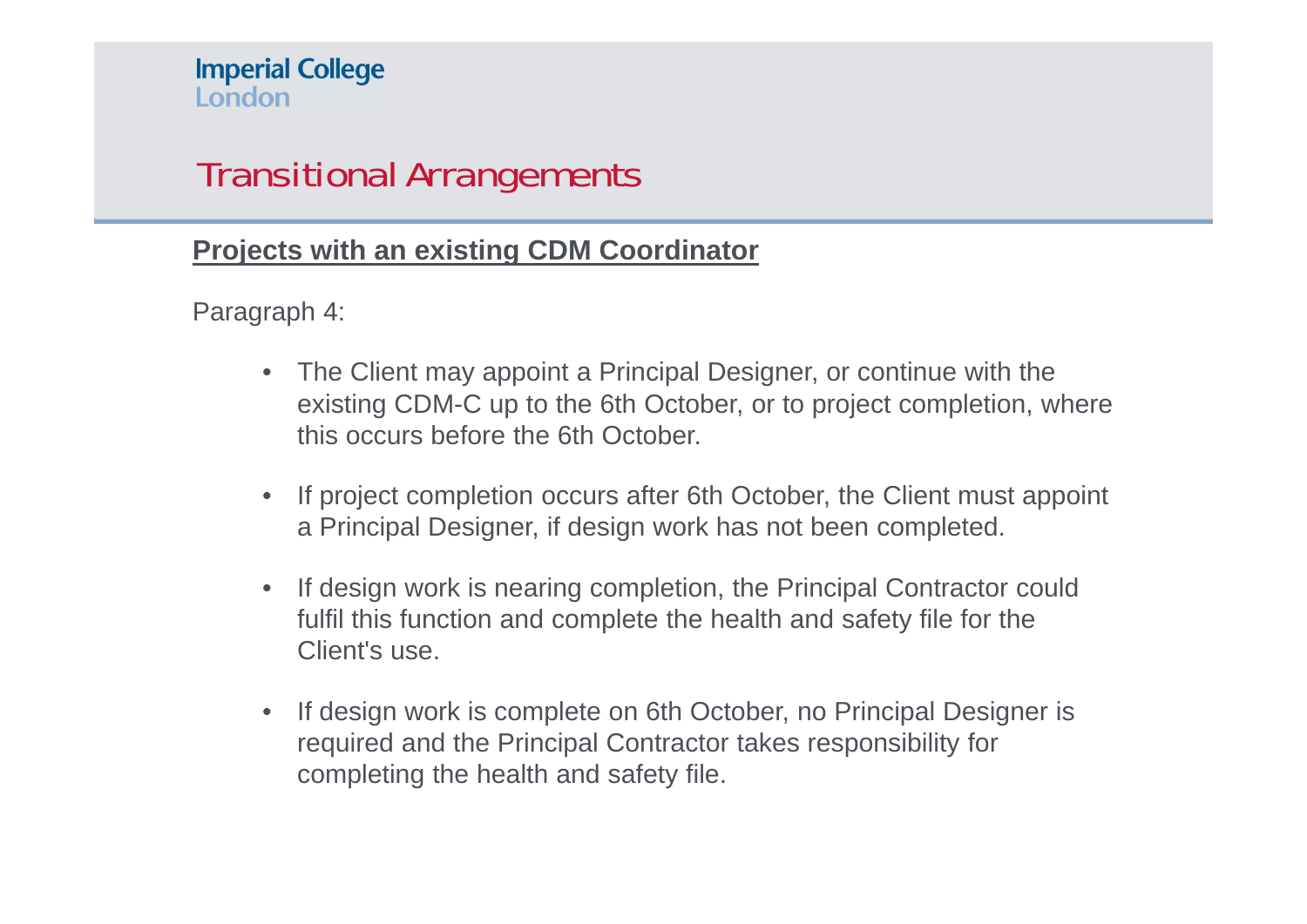#### **Projects with only one contractor**

Where construction work has commenced before 6th April, the contractor must produce a construction phase plan and agree the suitability of the plan with the Client, as soon as is practicable after 6th April.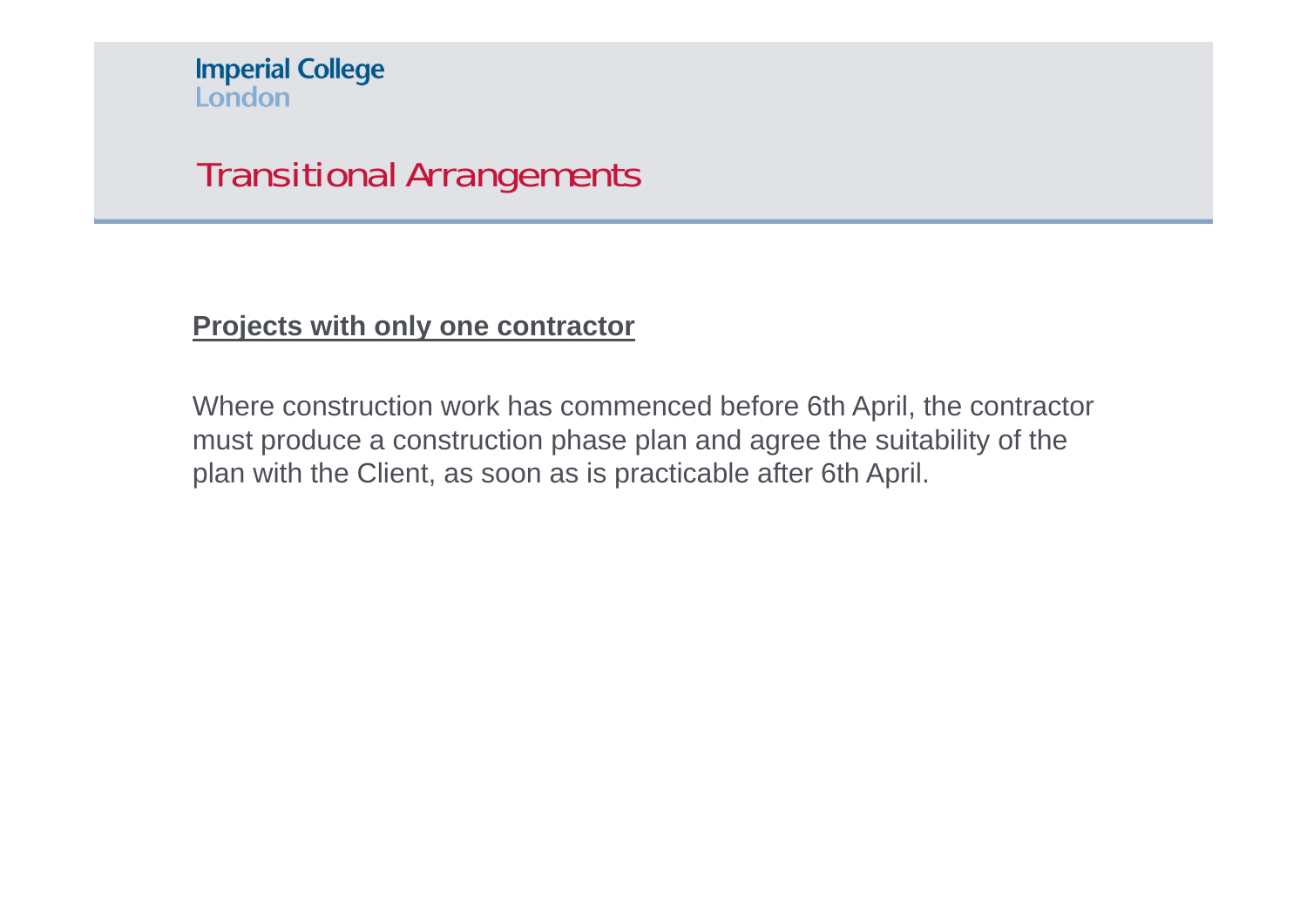# Challenges and Opportunities

### **Challenges**

- To make meaningful improvements in how we manage our construction business.
- To review the skill sets required for our internal staff and external consultants and contractors
- To review our commitment to safety, health and environmental leadership.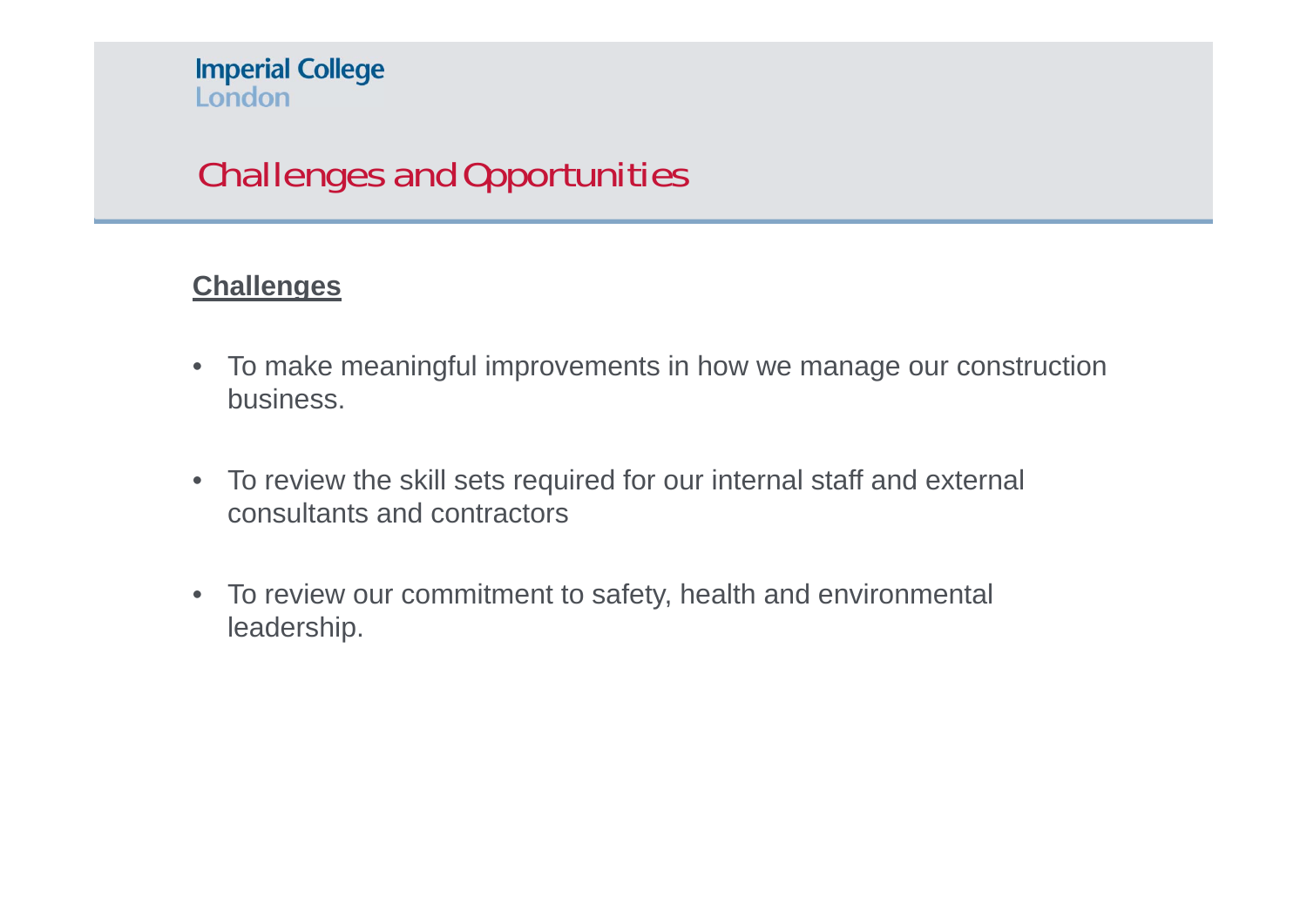# **Opportunities**

As a Client, we have serious influence on how construction work is to be undertaken and we need to channel that influence through our procurement processes by:

- •Employing the right people as Project Managers, Consultants and Contractors. •Providing the right information to the right people at the right time.
- •Providing the appropriate resources, including time, so that all Duty Holders can provide the service and the quality outcomes that the College deserves.
- •Setting out clearly, the Client's expectations and standards for health, safety and environmental management in our contract documents.
- •Ensuring a consistent message about the importance we attach to health, safety and environmental management is delivered to everyone we employ, via our understanding and awareness of College policy, construction legislation and our individual and collective leadership.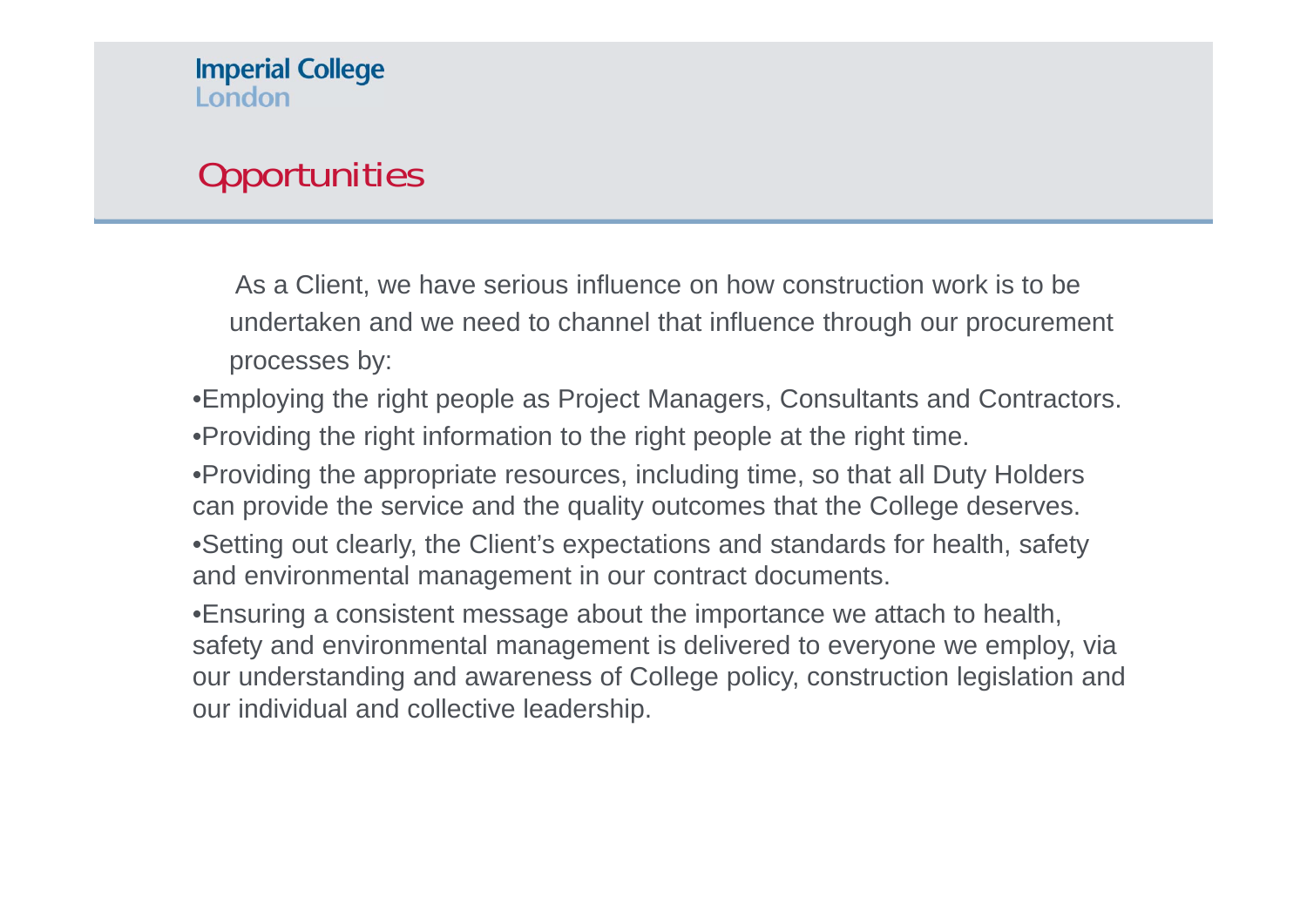# Pre-qualification Schemes-SSIP & PAS91:2013

- • Safety Schemes in Procurement is a scheme used by the Government and LAs, for construction procurement. This scheme is being touted by the HSE through CDM 2015, as a means of standardising prequalification processes and thereby reducing costs and bureacracy across the industry.
- SSIP is similar to the Construction Health and Safety Scheme (CHAS) currently being used by Estates and is also a registered members type scheme that permits Clients to check on the veracity of documents provided by contractors and consultants.
- $\bullet$  Publicly Available Specification 91:2013 (PAS91) provides a set of questions to be asked by buyers/Clients of potential suppliers, to enable pre-qualification for construction projects.